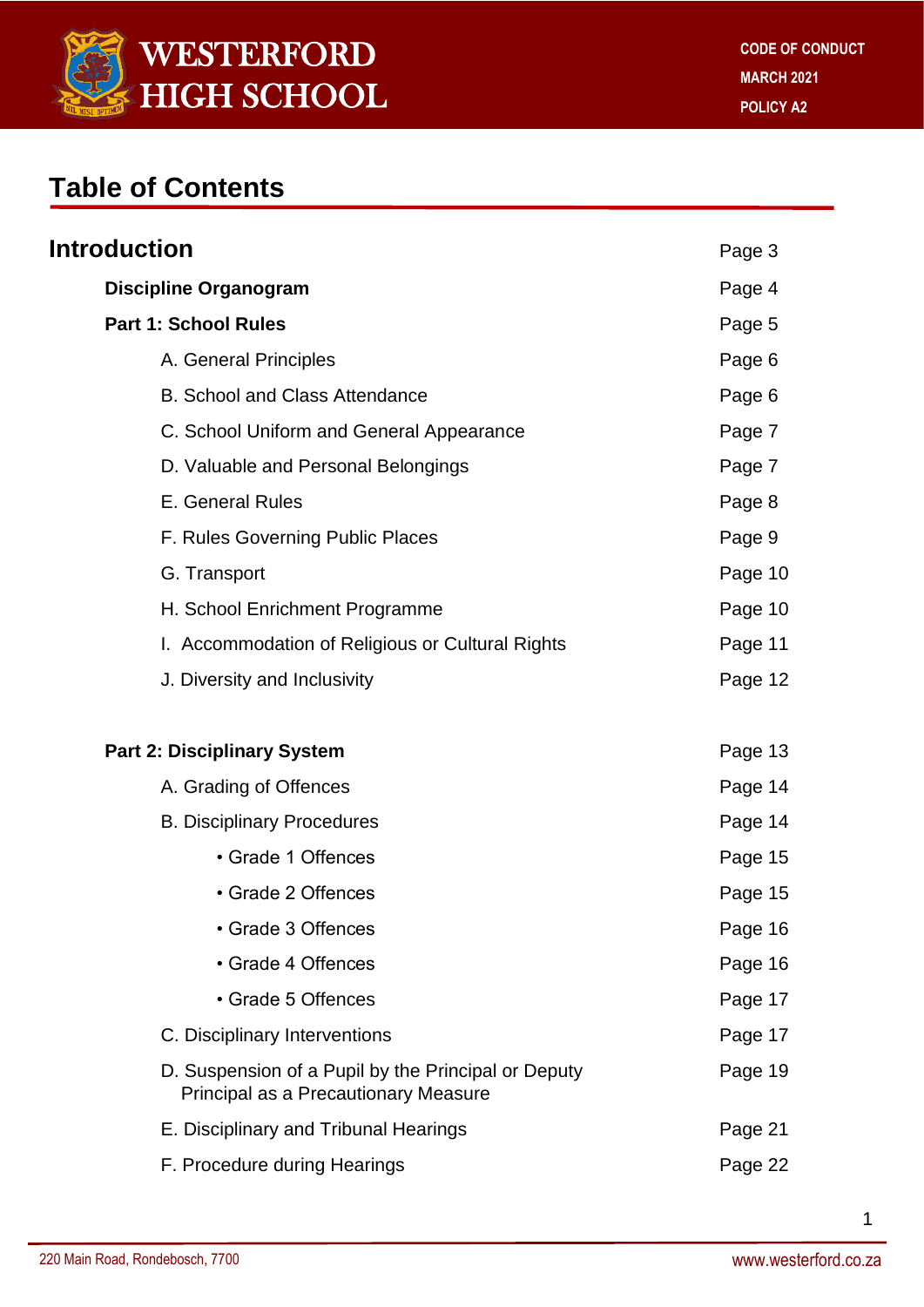

| <b>Annexures</b> |                                                                                                                           | Page 24 |
|------------------|---------------------------------------------------------------------------------------------------------------------------|---------|
|                  | <b>Annexure A: Pupil Commitment</b>                                                                                       | Page 25 |
|                  | Annexure B:                                                                                                               | Page 26 |
|                  | • Table 1: List of offences per grade of offence                                                                          | Page 26 |
|                  | • Table 2: List of the possible disciplinary sanctions to be<br>applied for Grade 1, 2, 3, 4 and 5 offences, respectively | Page 28 |
|                  | Annexure C: Written Warning                                                                                               | Page 31 |
|                  | Annexure D: Final Written Warning                                                                                         | Page 32 |
|                  | Annexure E: Notice of Disciplinary Hearing                                                                                | Page 33 |
|                  | Annexure F: Record of Disciplinary Hearing                                                                                | Page 35 |
|                  | Annexure G: Lodging of Appeal (Review Form)                                                                               | Page 36 |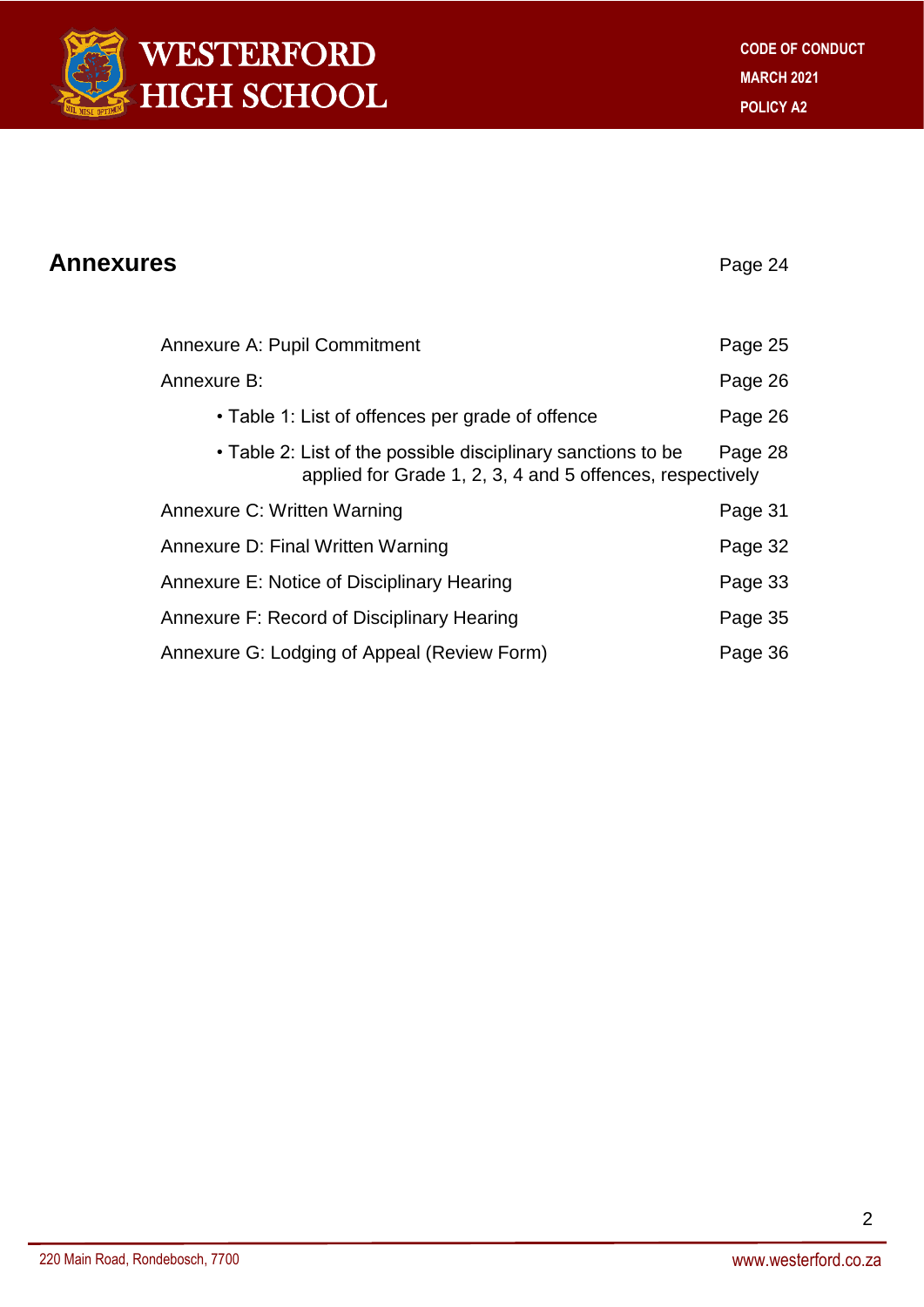

### Introduction

This School is committed to providing an environment for the delivery of quality teaching and learning by:

- Promoting the rights and safety of all pupils and teachers and parents.
- Ensuring pupils' responsibility for their own actions and behaviours.
- Prohibiting all forms of unfair discrimination and intolerance.
- Eliminating disruptive and offensive conduct.

The Code of Conduct spells out the rules regarding pupil behaviour at the School and describes the disciplinary system to be implemented by the School concerning transgressions by pupils. The Code of Conduct applies to all pupils while they are on the School premises, outside the School premises or when they are away from the School representing it or attending a School function.

Section 8(4) of the SA Schools Act provides that all pupils attending a School are bound by the Code of Conduct of that School. All pupils attending the School are expected to sign a statement of commitment to the Code of Conduct (Annexure A). The administration of the Code of Conduct is the responsibility of the Disciplinary Committee of the School.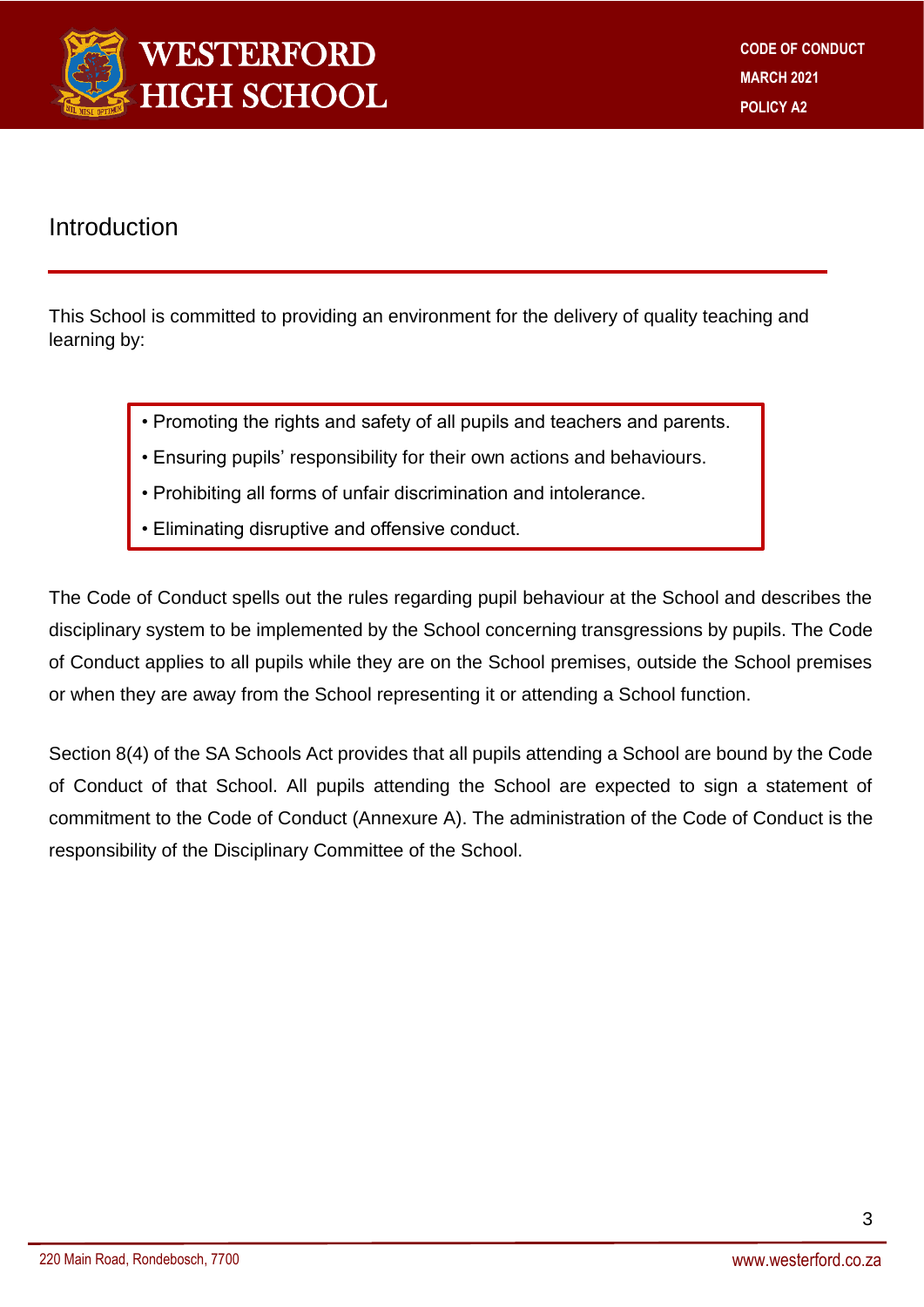

### **Discipline Organogram**

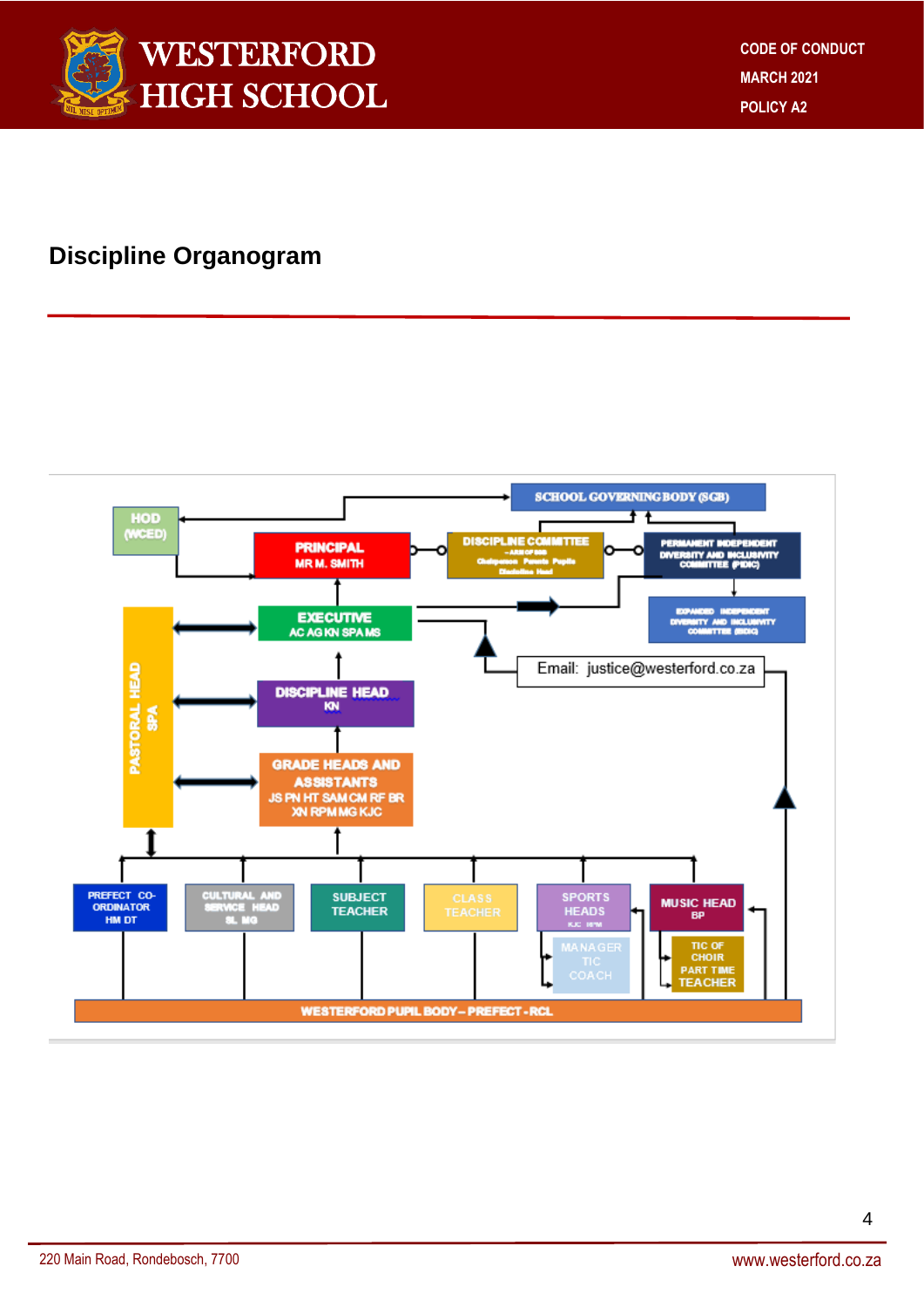

### **Part 1:**

## **School Rules**

- A. General Principles
- B. School and Class Attendance
- C. School Uniform and General Appearance
- D. Valuables and Personal Belongings
- E. General Rules
- F. Rules Governing Public Places
- G. Transport
- **H. School Enrichment Programme**
- I. Accommodation of Religious or Cultural Rights
- J. Diversity and Inclusivity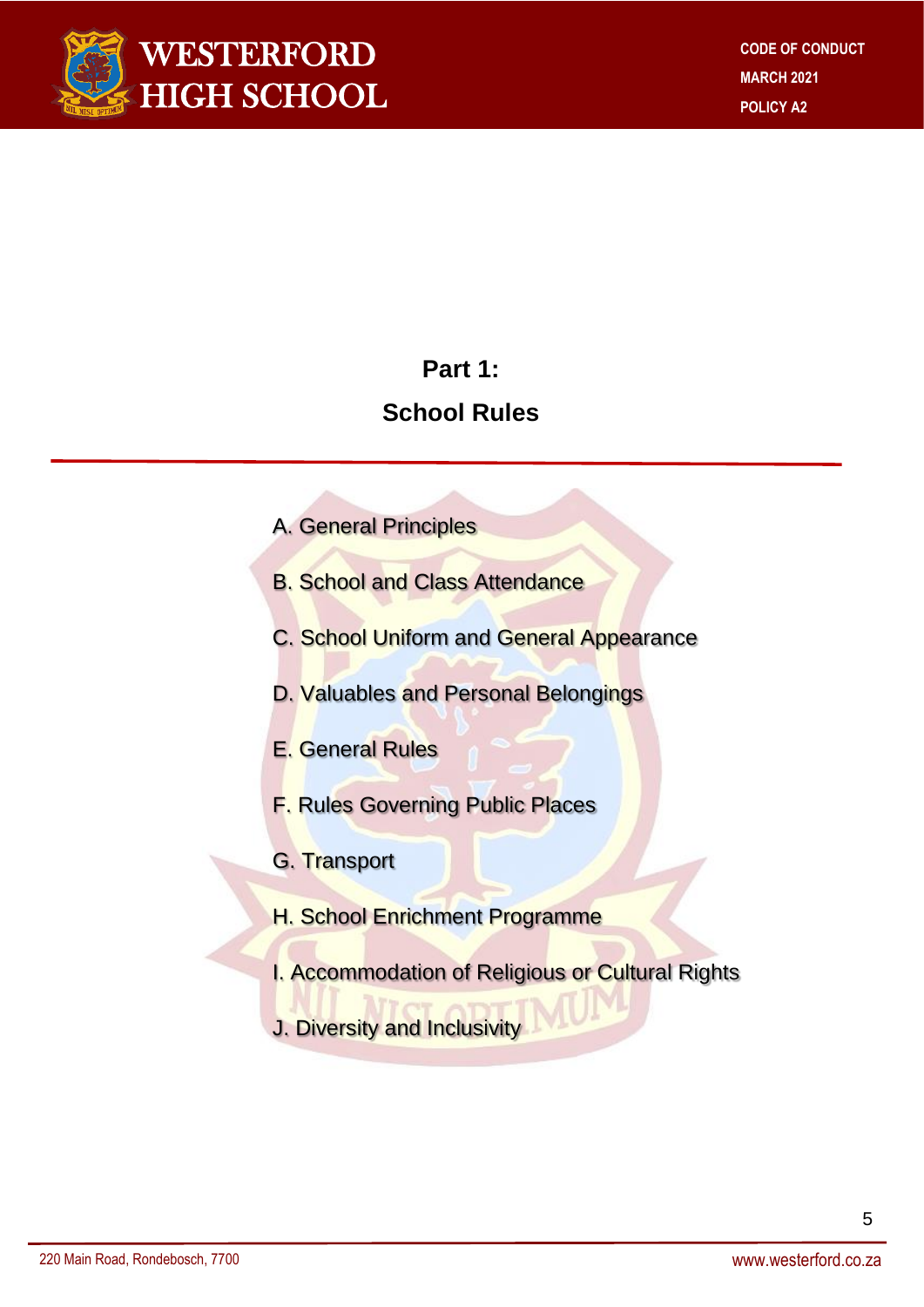

### **Part 1: School Rules**

The School rules are intended to establish a disciplined and purposeful environment to facilitate effective teaching and learning at the School. Nothing shall exempt a pupil from complying with the School rules. Ignorance of School rules is, therefore, not an acceptable excuse.

#### **A. General Principles**

- 1. Pupils are expected at all times to behave in a courteous and considerate manner towards each other, the Representative Council Pupil (RCL), all members of staff and visitors to the School.
- 2. Pupils are expected to abide by the School rules with regard to appearance and behaviour when representing the School both during School hours and after School hours, at School and away from School. Pupils may not say or do anything that will discredit themselves or the School.
- 3. No pupil has the right at any time to behave in a manner that will disrupt the learning activity of other pupil, or will cause another pupil physical or emotional harm.
- 4. The School will contact parents/guardians when a pupil's behaviour becomes a cause of concern and will endeavour, in a spirit of constructive partnership and restorative discipline to resolve the problem.

#### **B. School and Class Attendance**

Parents/guardians, pupils, teachers and School Governing Body (SGB) members are jointly responsible for ensuring that all pupils attend School.

- 1. Pupils must be punctual and attend School during the prescribed hours. Pupils may not leave the School grounds without a deputy principal's permission.
- 2. In the case of absence, parents must furnish a written acceptable reason to the Principal of a doctor's certificate when missing any formal assessment. A yellow form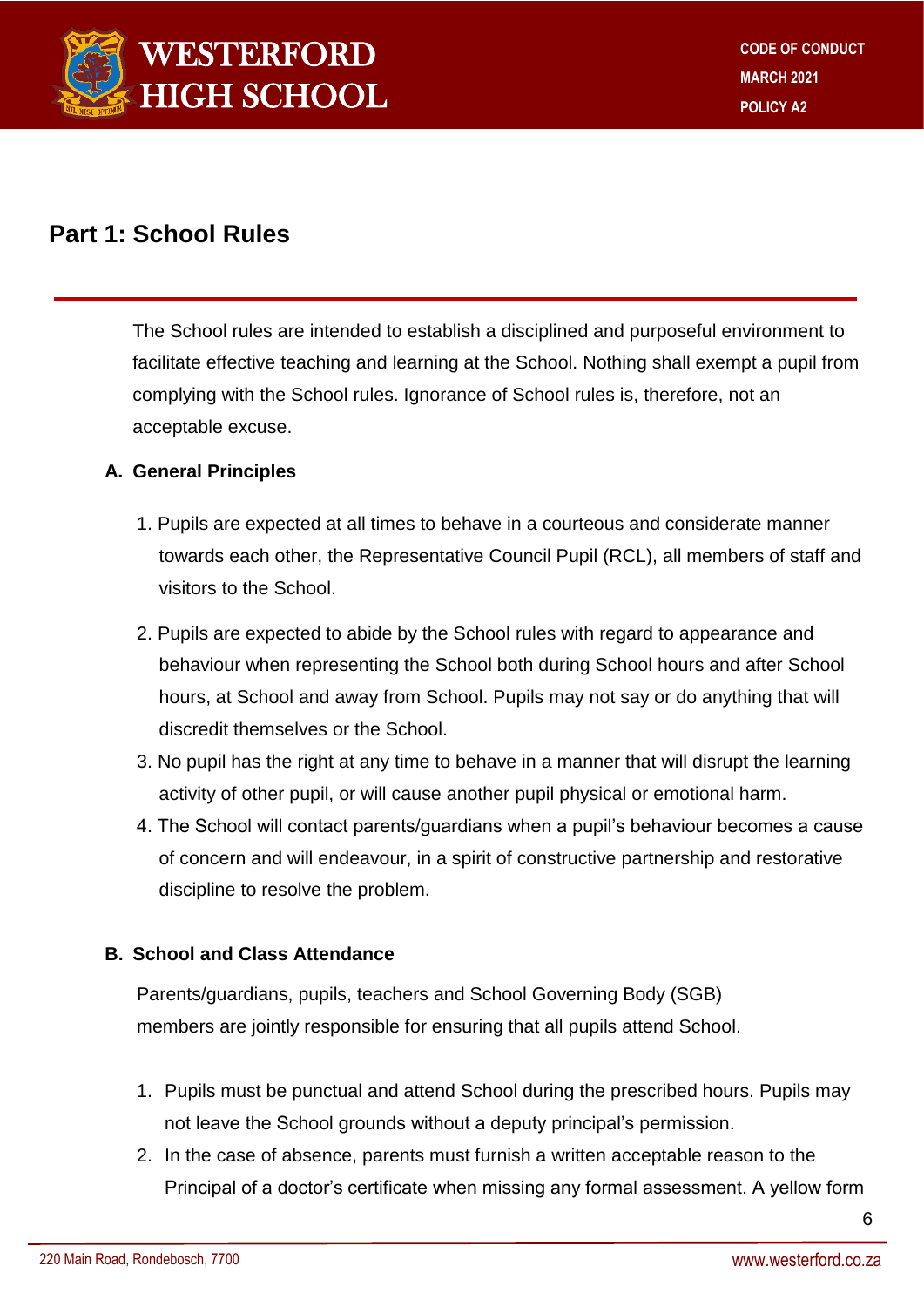

must be completed on return to School and submitted together with the letter/certificate to the Academic Head.

- 3. Absence from a class, without the permission of the relevant subject teacher/ School counsellor, is prohibited.
- 4. Any absence from School must be covered by an email or telephonic notification from a parent/guardian to the front office at admin@westerford.co.za.
- 5. Should a pupil be absent from School for a period of three (3) days or longer, this leave of absence must be supported by a letter from a medical doctor/traditional doctor/registered herbalist.
- 6. Truancy from School is prohibited.
- 7. All pupils will attend assembly for the full duration thereof.

#### **C. School uniform and general appearance**

- 1. The personal appearance and dress of pupils must fit in with the norms generally accepted by the community served by Westerford and as set out in the printed uniform prescriptions.
- 2. No additions to the uniform that are not in accordance with the regulations will be allowed.
- 3. During events that allow the wearing of casual wear, pupils should wear neat, presentable and appropriate clothes.
- 4. Only pupils that have applied, submitted relevant supporting documents and received the necessary permission from the School Governing Body, may deviate from official School uniform for religious and cultural reasons as contemplated in Part 1, paragraph 1 of this Code of Conduct.

#### **D. Valuables and personal belongings**

- 1. The School will not be held responsible for theft of or damage to personal belongings on School premises (e.g. cell phones, bags, books, bicycles and clothing).
- 2. At no time must other people's belongings be interfered with in any way nor borrowed without their permission.
- 3. Stealing, tampering with Staff cars, pupil motorbikes and vandalism are treated extremely seriously indeed.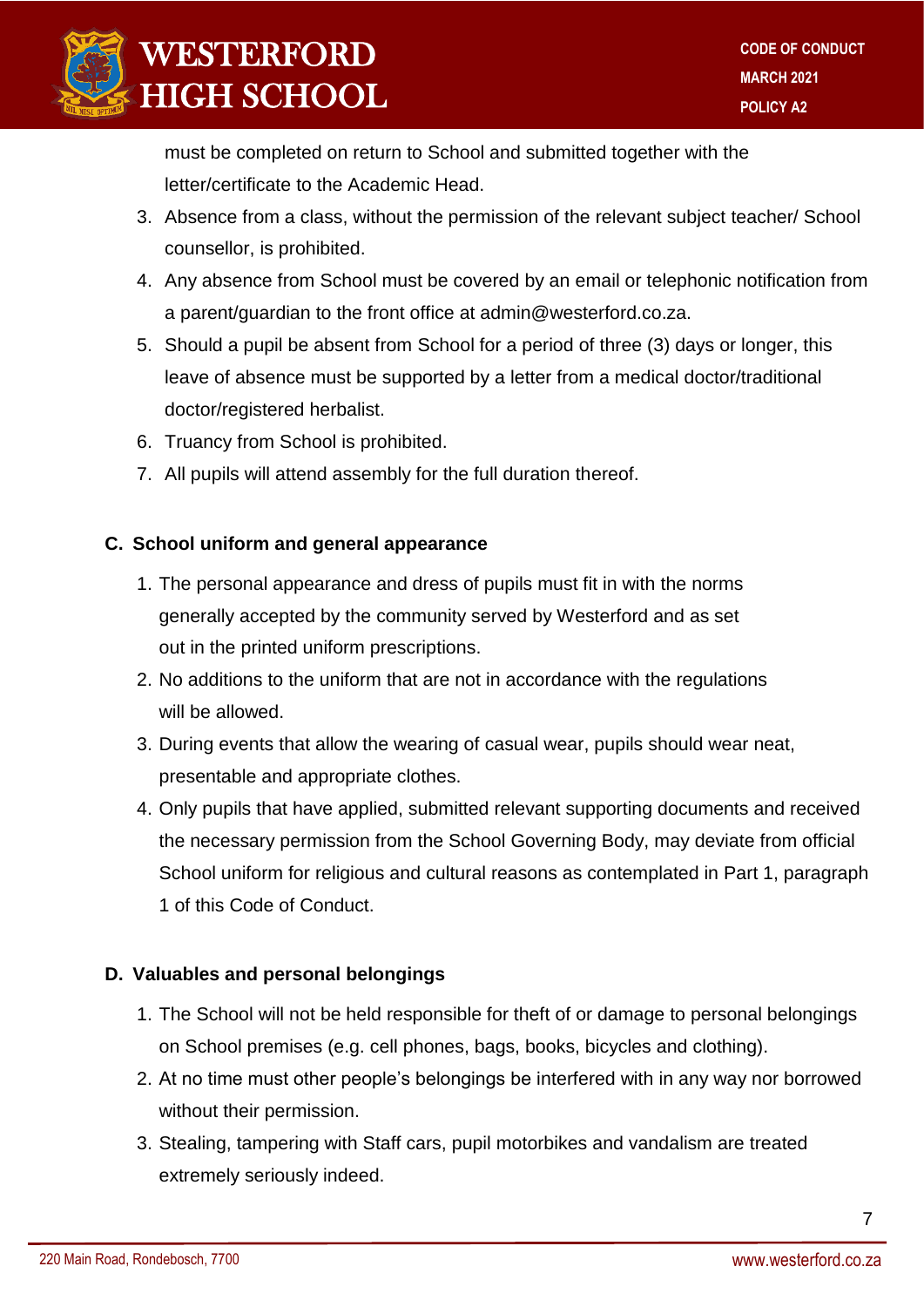

4. Valuables and money may be handed in at the front office or locked away in pupil lockers.

#### **E. General Rules**

- 1. Loitering and/or playing in and around the corridors, stairwells and toilets is forbidden.
- 2. All litter must be placed in refuse bins or recycling bins.
- 3. Wilful damaging, vandalising or neglect of School property and the property of others, either by writing or by a physical act, is prohibited. Theft of School and private property is also prohibited.
- 4. Any act of cheating in class work, homework, informal and formal tests or internal or external examination is prohibited. Furthermore, copying of and/or borrowing another pupil's work is forbidden.
- 5. Disruptive, unruly, rude and/or offensive behaviour will not be tolerated.
- 6. The timeous handing in of work is the responsibility of each pupil.
- 7. Pupils who fail to produce a medical certificate on absenteeism during formal examinations/tests/assessment tasks will obtain a mark of "0" (nought) for the particular examination/test/assessment task.
- 8. The pupil will respect the beliefs, culture, dignity and rights of other pupils, as well as their right to privacy and confidentiality.
- 9. Language that is seen as pejorative, discriminatory or racist is prohibited.
- 10. Any act that belittles, demeans or humiliates another pupil's culture, race or religion is prohibited.
- 11. All pupils have the right to an education free of interference, intimidation and/or physical abuse. The pupil will respect the property and safety of other pupils. Fighting or threatening of other pupils is forbidden.
- 12. The pupil will respect those pupils in positions of authority. A pupil who is in a position of authority will conduct him/herself/themselves in a manner befitting someone in authority. She/ he/ they will respect the rights of other pupils and will not abuse such authority bestowed upon him/her/ them through his/her/ their position.
- 13. The carrying, copying and/or reading and distribution of offensive material is prohibited.
- 14. Pupils may not have in their possession nor use cigarettes (or allied products), other drugs, substances that have an impact on cognitive and emotional ability of the pupil

8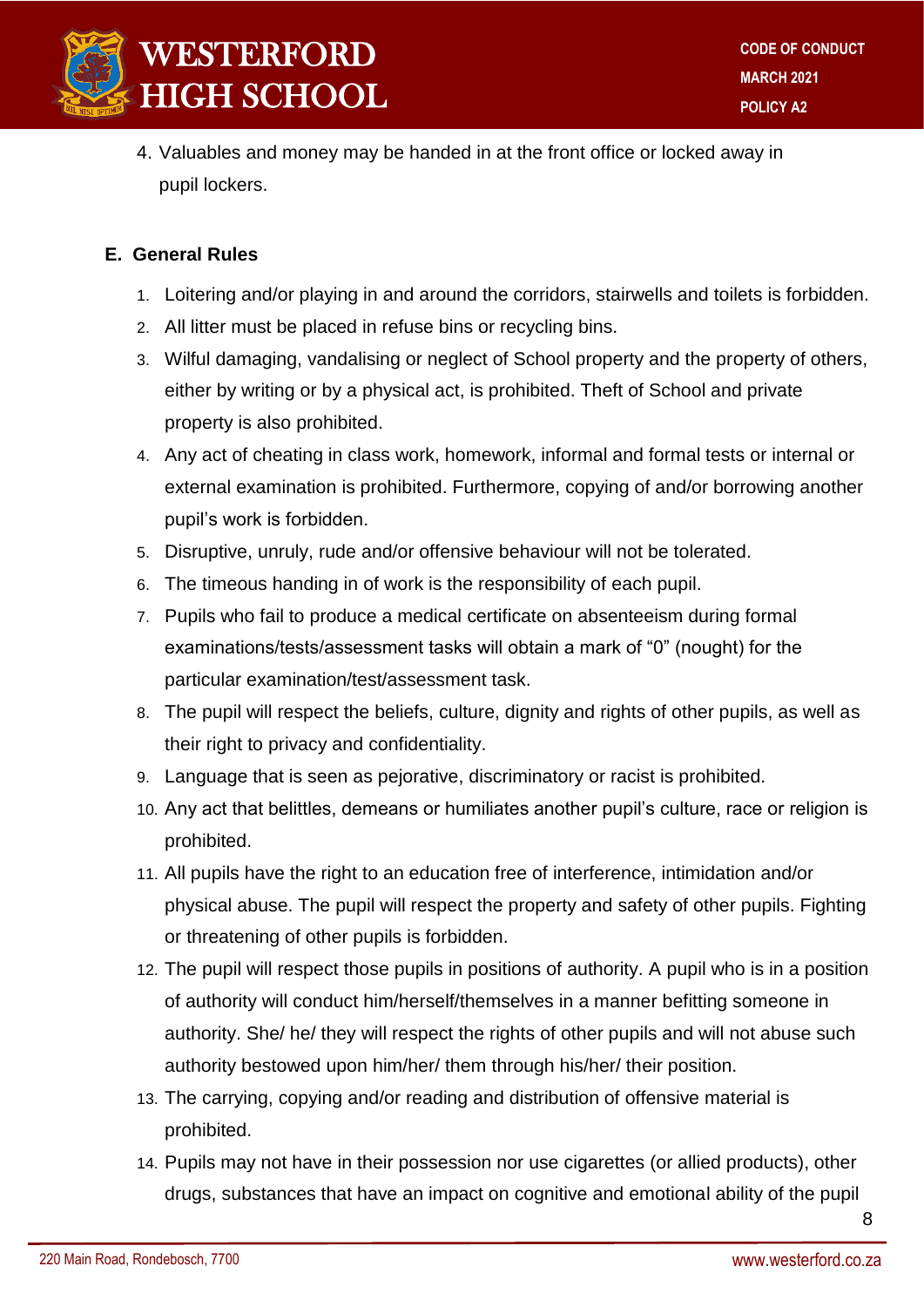

unless medically prescribed, alcoholic beverages or objectionable printed or recorded matter or objects:

- a. anywhere when in or out of school uniform;
- b. on any of the School's premises or outside of the School's premises, which includes Imhoff sportsground.
- c. away from the School while in the School's care or on any School-related activity (national or overseas tours included).
- 15. Pupils may not use any facilities or equipment of the School, including those for sport, nor be on the School grounds, outside School hours without the principal's permission.
- 16. The use of the outside gym equipment without teacher supervision is done so at the risk of the individual.
- 17. No swearing, teasing, bullying or fighting will be tolerated. Any pupil seen to committing any one of these offences while identifiable as a Westerfordian will be dealt with severely.
- 18. Cellular telephones (or any other devices) are to be used according to the Westerford Acceptable Use Policy.
- 19. Detailed and specific regulations pertaining to the above, as well as the possible sanctions for serious and repeated offences, are lodged in the School policy file.

#### **F. The rules governing public places**

The School is a place of safety where laws pertaining to public spaces are applicable.

- 1. No dangerous objects or illegal drugs as defined in the SA Schools Act or the Safety Regulations will be brought onto and/or used on the School property unless authorised by the Principal for educational purposes. Dangerous objects include knives, firearms or any item that could harm a person.
- 2. The carrying and/or smoking of cigarettes/electronic cigarettes/vaping is prohibited.
- 3. Alcohol is only permitted on School premises during School activities in the absence of pupils.
- 4. The carrying of and/or consumption and distribution of illegal chemical substances and drugs is prohibited.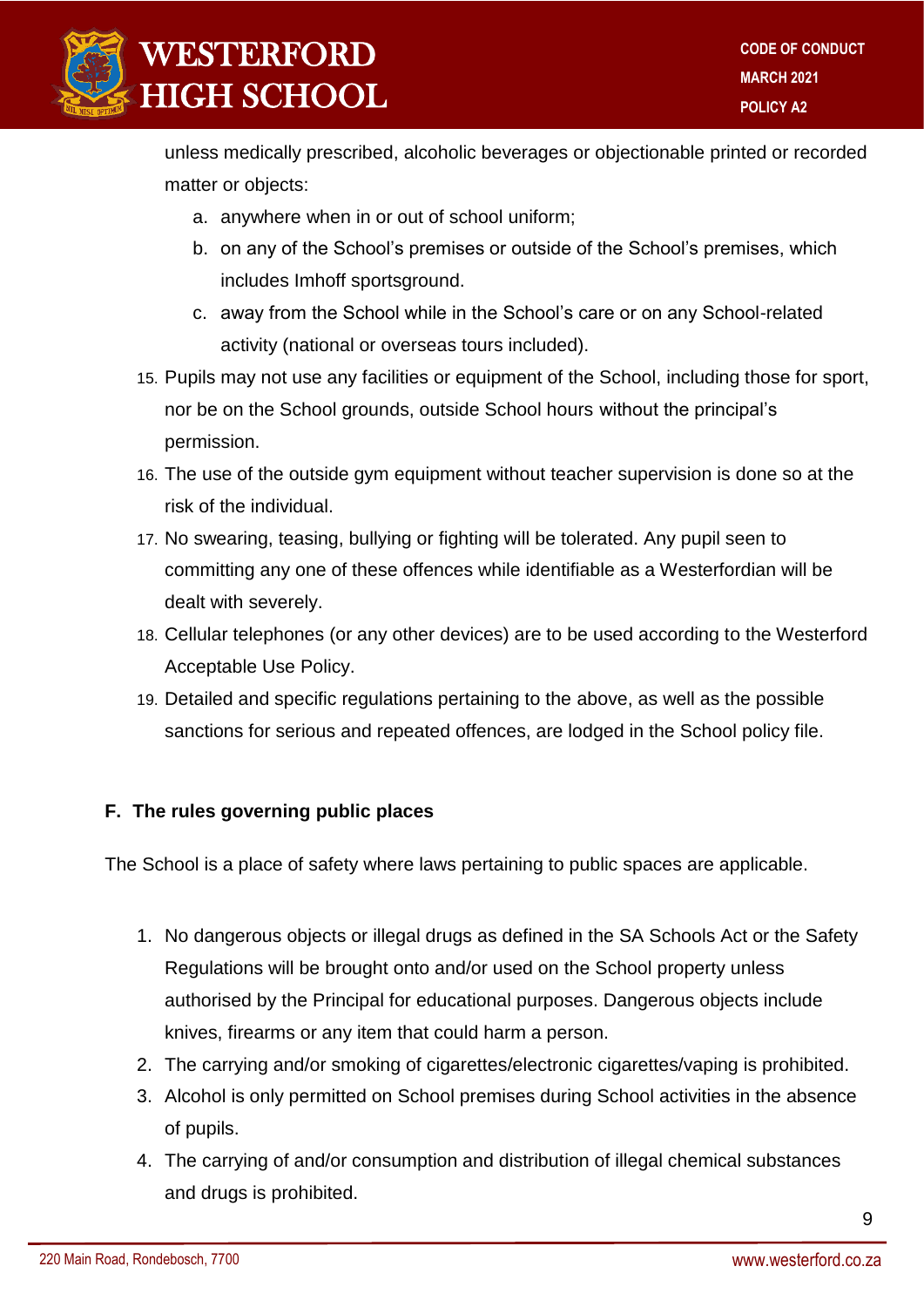

#### **G. Transport**

- 1. Pupils wishing to park motorcycles on the School grounds must first obtain permission from the School to do so and make use of the areas specifically demarcated for this purpose at the Outspan gate.
- 2. All pupils park their bikes (pedal or motorised) on the School premises at their own risk.
- 3. Specific areas are provided for the safekeeping of bicycles, etc. and must be used by pupils.
- 4. Pupils may ride or drive a vehicle on the School grounds provided the pupil has a license to drive such vehicle and provided extreme caution is exercised. Reckless behaviour is forbidden.
- 5. The Code of Conduct is applicable when making use of public transport to and from School.
- 6. Vehicles parked outside the School remain the responsibility of the driver and the School will not be held liable for any theft or damage thereof.
- 7. In extreme cases, transport will be provided by the School with the approval of the parents.

#### **H. School enrichment programmes**

Involvement in activities forms a valuable and integral part of the holistic education of every pupil. All pupils from grade 8 to 11 are, therefore, obliged to participate in at least one summer and one winter sport. Grade 12 pupils may choose either a winter or summer sport, or both. Involvement in a club or society is encouraged.

- 1. The pupil is expected to adopt the correct etiquette pertaining to the specific activity at all times.
- 2. Once a pupil has committed him/herself/ themselves to an activity, she/ he/ they will be bound to meet the rules and obligations related to that activity.
- 3. Involvement in a particular activity will span the entire season/duration in which that activity takes place.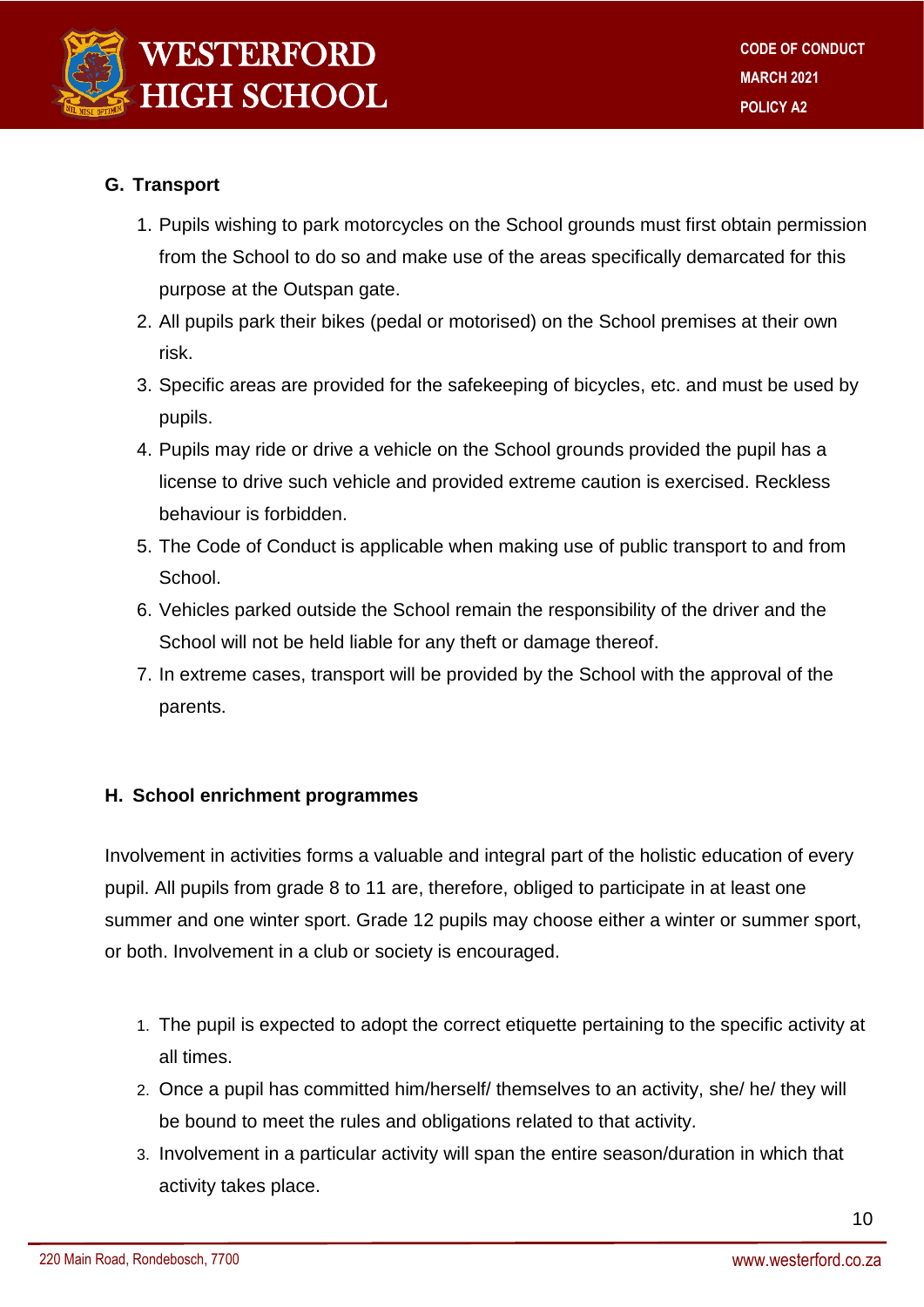

- 4. Attendance of all practices is compulsory. Missing a practice without a valid excuse in writing from the pupil's parents may result in the pupil being suspended from participation in a fixture.
- 5. Appropriate kit/uniform will be worn to practices.
- 6. The correct match kit/uniform will be worn to inter-school league fixtures.
- 7. Pupils travelling to an away fixture will travel in full School uniform, unless other arrangements have been made.
- 8. Sports and other kit must be carried in an appropriate bag.
- 9. Pupils playing in home league fixtures may arrive at the venue in their appropriate sports kit/uniform with their School blazer.
- 10.Once pupils join School sport or extramural activities, they must fulfil their obligation towards the activity unless released by the principal.
- 11.Any change from sport or extramural will be seen in the same way as a subject change and is at the discretion of the sports head.

#### **I. Accommodation of Religious or Cultural Rights**

Religious practices, conduct or obligations that relate to the core values and beliefs of a recognised religion and that are in conflict with any rule contained in this Code of Conduct will be accommodated by a deviation from this Code of Conduct by the Governing Body under the following conditions:

- 1. The pupil, assisted by the parent, must apply for a deviation from the standard School rules if such rules are in conflict with or infringe on any religious right of the pupil.
- 2. This application must be in writing and must identify the specific rule/s that is/are offensive to the pupil's religious right/s as contained in the Constitution of the Republic of South Africa.
- 3. This application must include a reasonable interpretation of the religious rights that the pupil feels are offended and a suggestion on how the rules may be supplemented by the Governing Body to accommodate such religious rights.
- 4. The pupil must provide proof that s/he belongs to that specific religion and that the religious practices, rules and obligations that are in conflict with the School's Code of Conduct are his/her true beliefs and commitments.
- 5. The religious conduct or practice must be lawful.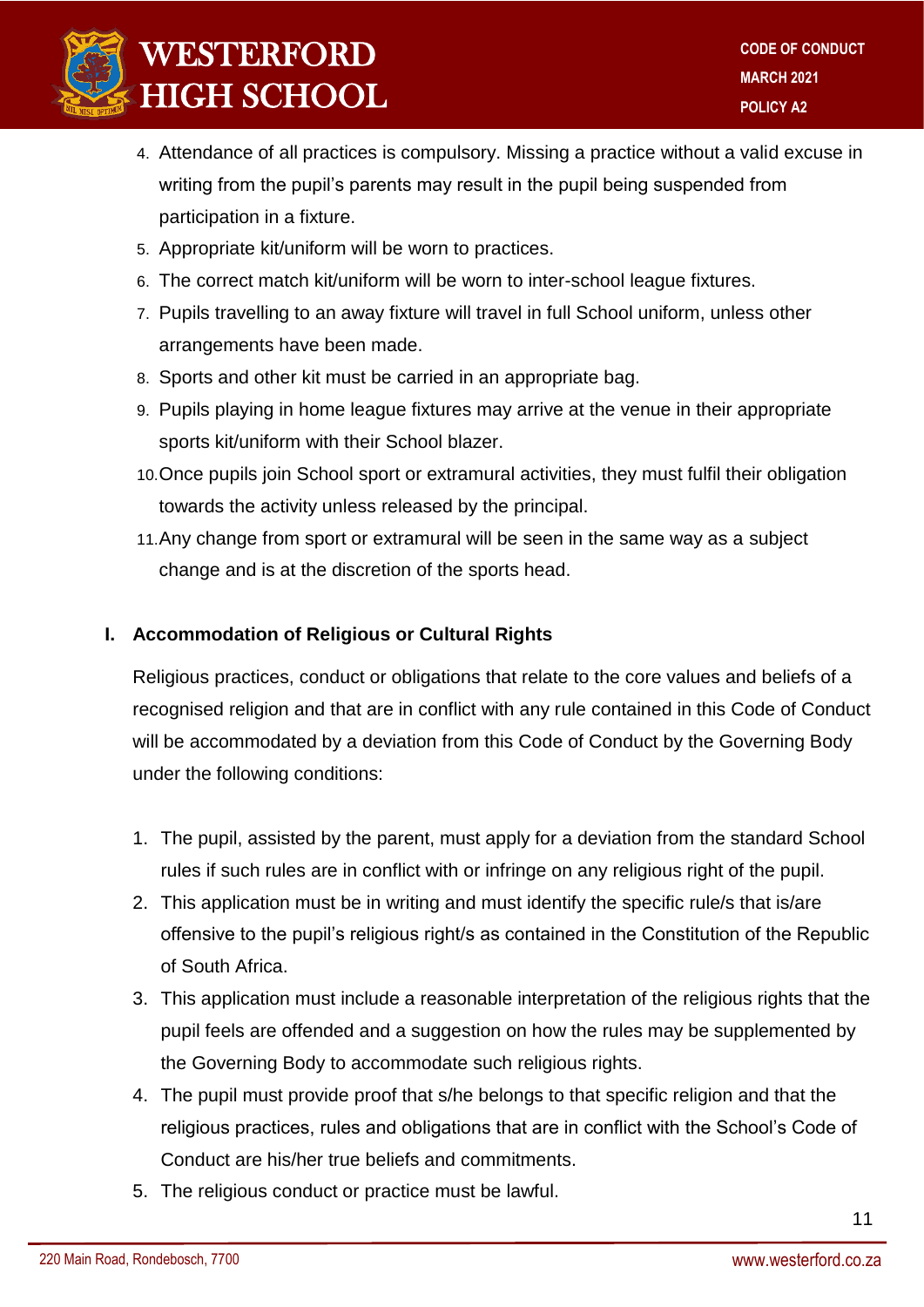

- 6. The Governing Body must consider the application and, if it is satisfied that the application is justified in terms of Constitutional principles, the application granted in writing.
- 7. When the Governing Body allows for deviations from the standard rules, such deviations must be based on core religious beliefs inherent to the religion, and it must be compulsory for the pupil to comply with such beliefs.
- 8. The deviation must specify the extent of the exemption from the normal rules and must clearly identify the conduct that will be allowed under uniform rules. – and the conditions under which such deviation will be applicable to the pupil.
- 9. Cultural rights will be considered in the event that they do not relate to a religion, if such cultural rights manifest in conduct of a permanent nature that is compulsory for the cultural group. This refers to cases where the removal of the cultural jewellery or mark will cause considerable pain to the pupil. Normally, cultural rights are exercised through marks and expressions of a temporary nature that are justified for a specific cultural gathering. The pupil must convince the Governing Body that his/her/their cultural rights can be exercised only through a permanent intervention.
- 10. Any request for a deviation from the Code of Conduct based on cultural rights must be in writing and must be based on a process similar to that contained in subparagraphs 1 to 8 above.

#### **J. Diversity and Inclusivity**

The School recognises, values and promotes diversity, inclusion and belonging in all ways and aims to promote positive personal relationships in an environment where individuals feel free to be themselves and are treated with dignity and respect.

The School expects all pupils and staff:

- 1. to treat one another with respect;
- 2. to recognise, appreciate and actively promote diversity and inclusion in the School;
- 3. to listen to one another;
- 4. to afford everyone the equal right to dignity;
- 5. to educate themselves with regard to various types of discrimination; and
- 6. to treat one another as human beings of equal value.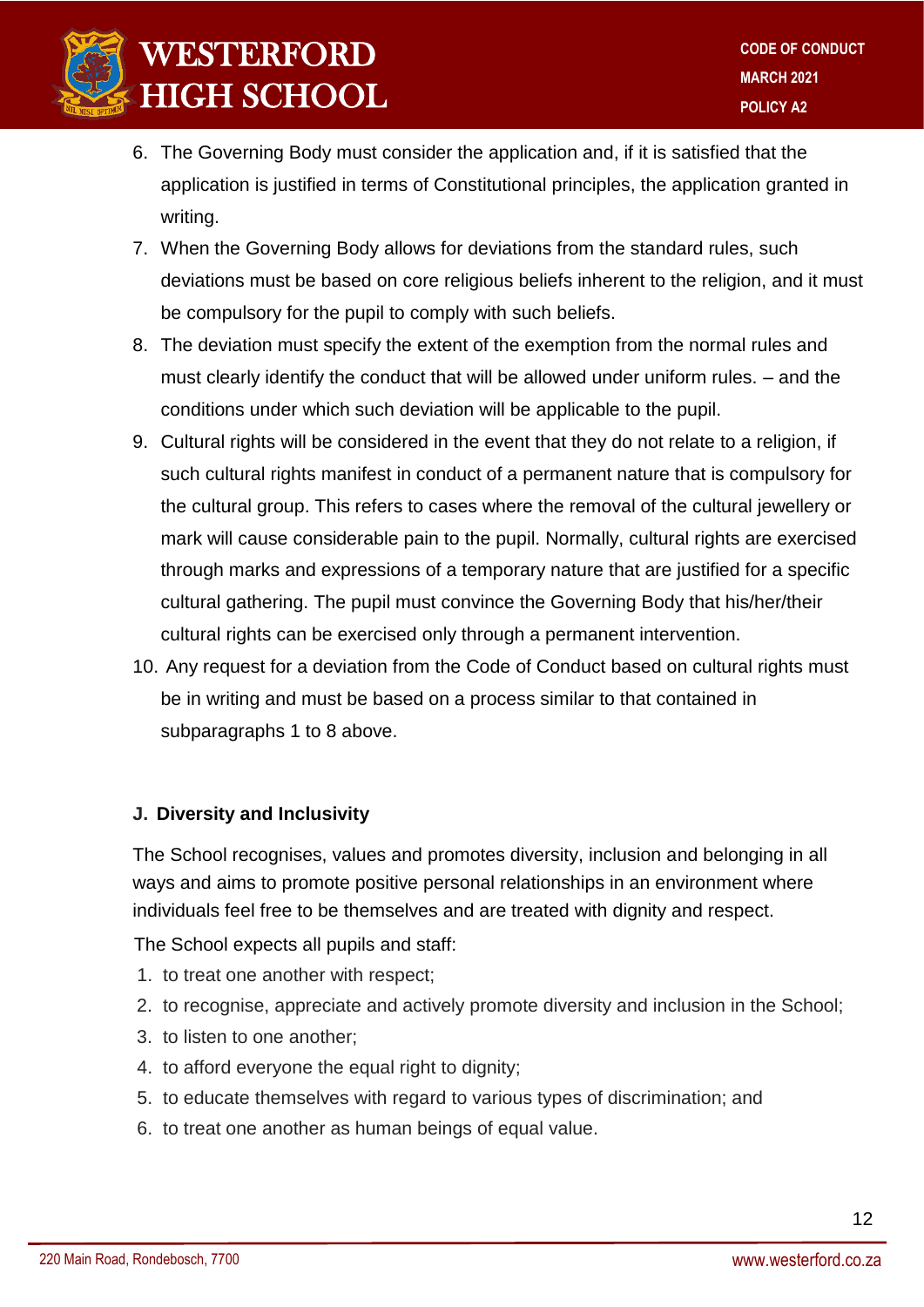

### **Part 2:**

### **Disciplinary System**

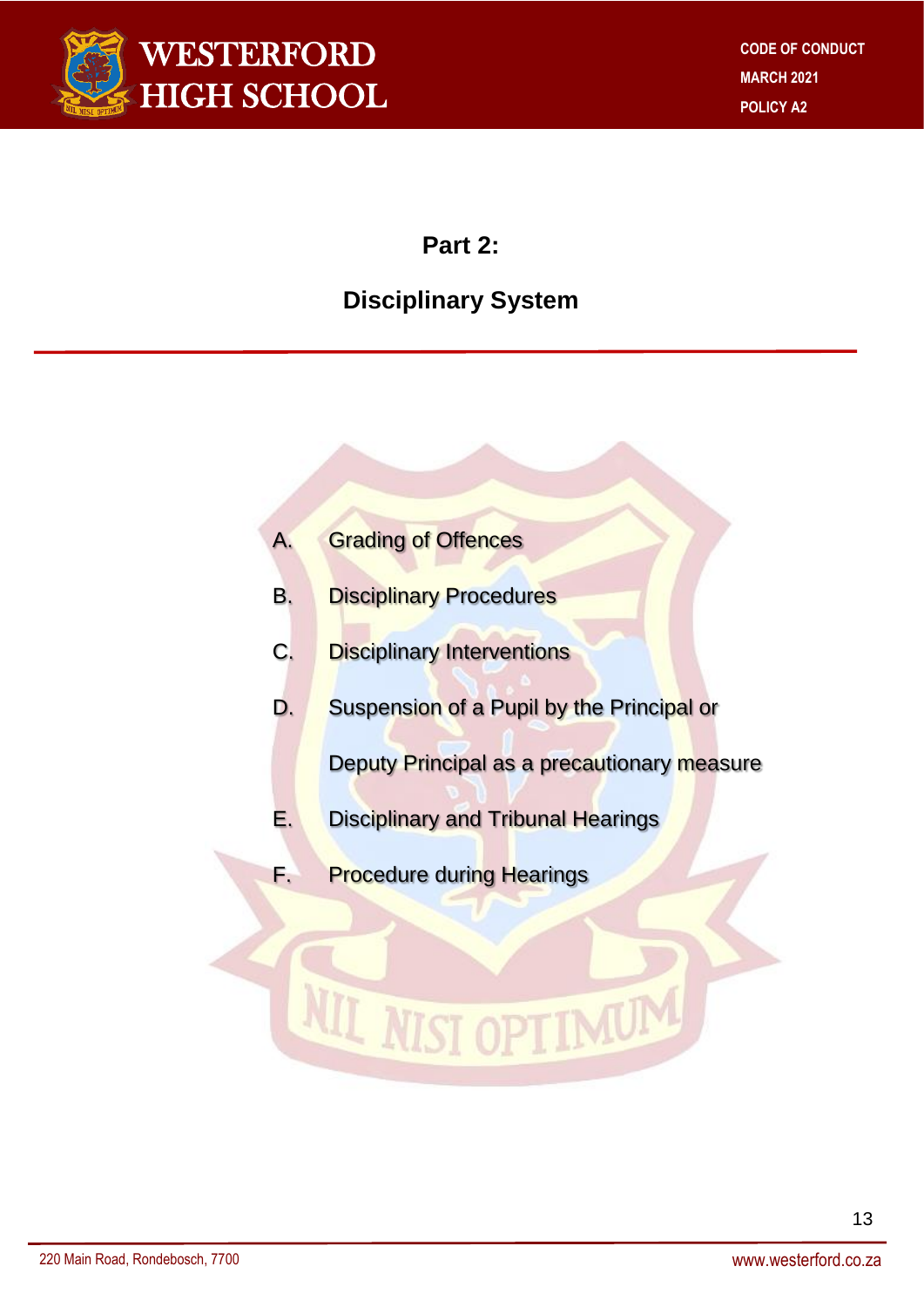

### **Part 2: The Disciplinary System**

Every teacher is responsible for discipline and has the full authority and responsibility to correct the behaviour of pupils whenever such correction is necessary. Any corrective measure or disciplinary action will correspond with and be appropriate to the offence. All pupils will abide by the discipline system that has been developed to assist and guide pupil behaviour in the School.

#### **A. Grading of offences**

Offences are graded according to the nature and degree of seriousness of the offences, of which Grade 5 offences are the most serious. See Annexure B, Table 1 for a list of the offences making up each of the Grades 1, 2, 3, 4 and 5.

#### **B. Disciplinary Procedures**

The grade of an offence will determine the procedure to be followed.

- 1. Grade 1 offence a written warning followed intervention by the class teacher.
- 2. Grade 2 offence a final written warning following intervention and non-compliance before being forwarded to the Subject head/ Grade Head/ Discipline Head.
- 3. Grade 3 offence a disciplinary hearing with the Discipline Head.
- 4. Grade 4 offence offence immediately reported to the South African Police Service (SAPS) and a tribunal hearing.
- 5. Grade 5 offence offence immediately reported to the executive via email: [justice@westerford.co.za](mailto:justice@westerford.co.za) who will forward the offence for arbitration to the Permanent Independent Diversity and Inclusivity Committee.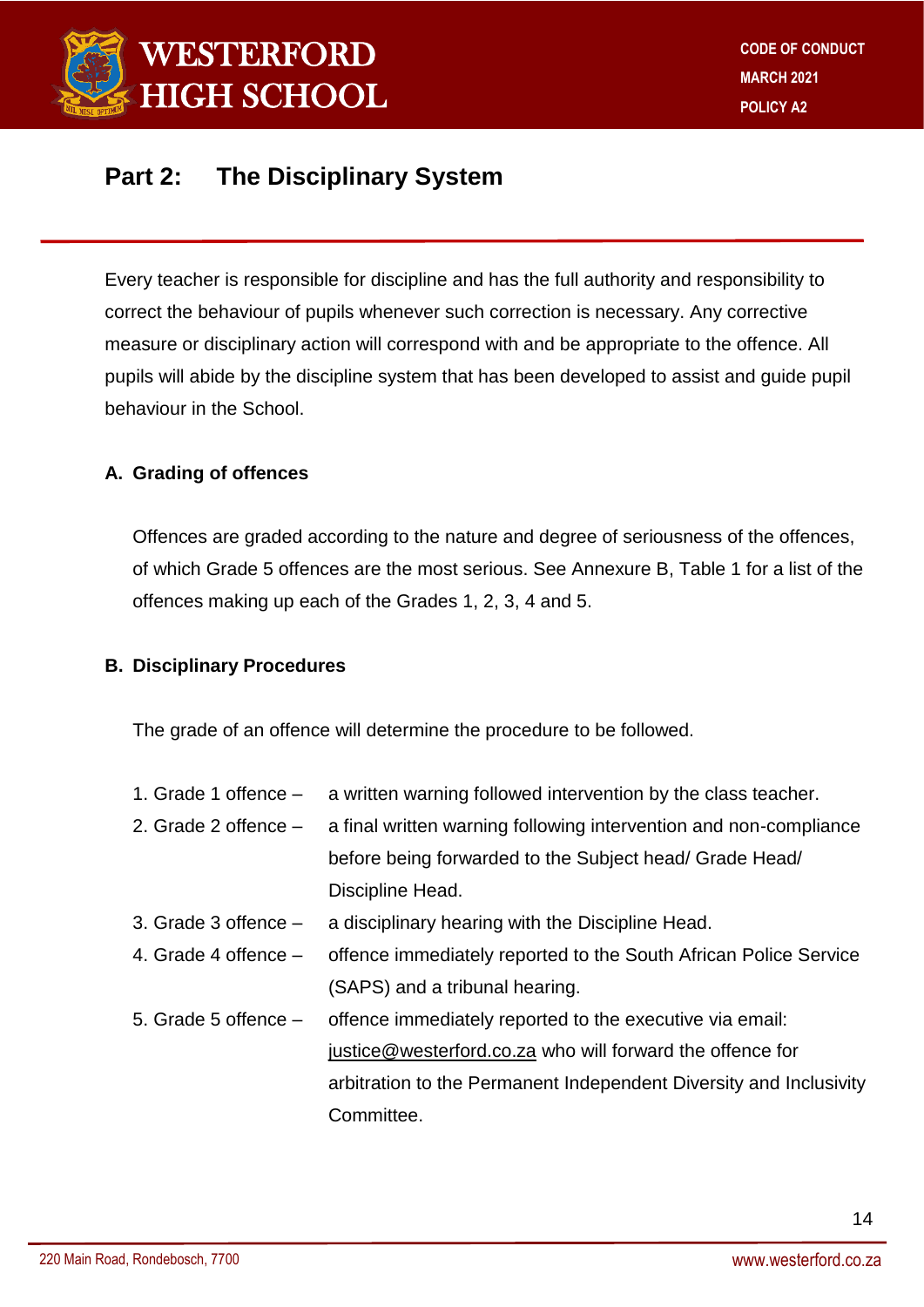

#### **Grade 1 Offences:**

All Grade 1 offences will be dealt with by the staff member or RCL member/prefect concerned who must keep a written record posted on Staffroom (School administrative programme) under Journal of such offences and the disciplinary measure taken/ intervention meted out.

When a third Grade 1 offence occurs, the matter is referred to the Subject Head/ Sport Teacher in charge/ Manager/ Music Head/ Prefects in charge of discipline/ Head of Culture and Service/ Prefect coordinator along with the record of all three (3) offences and a written warning issued. A record will be made of the offence on Staffroom by the First Tier of Discipline and communicated to the parent/guardian.

Should the particular Grade 1 offence recur after disciplinary intervention has occurred and a written warning has been issued, the staff member will, in consultation with the Grade Head, arrange an interview with the pupil. A final written warning will be issued. A signed copy of acknowledgement will be kept on record by the Grade Head and communicated to the parent/guardian. The Grade Head will keep on record all relevant documentation relating to the offences and the disciplinary measures imposed and provide copies thereof to the pupil's class teacher.

#### **Grade 2 Offences:**

All Grade 2 offences will immediately be referred to the Grade Head. The staff member will, in consultation with the Grade Head, arrange an interview with the pupil. A final written warning will be issued and disciplinary action applied. A signed copy of acknowledgement will be kept on record by the Grade Head and communicated to the parent/guardian.

When a second Grade 2 offence occurs after a final written warning has been issued for the first offence, the Grade Head will refer the matter to the Disciplinary Discipline Head for a disciplinary meeting. The parent/guardian will be advised in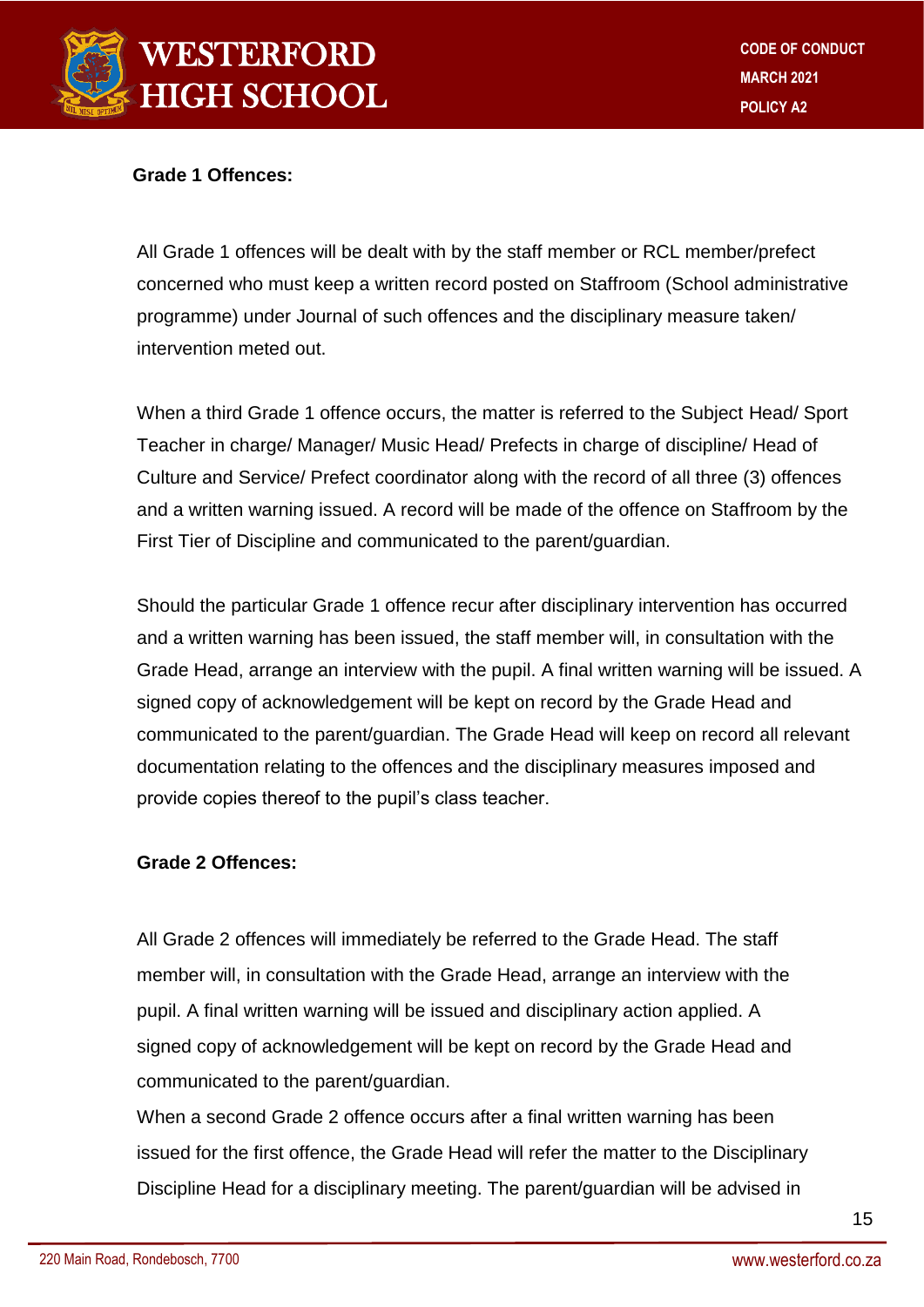

writing, a minimum of five (5) days before the designated date, that an internal disciplinary meeting has been convened.

Should the particular Grade 2 offence recur after the issuing of a final written warning and a disciplinary hearing has occurred, the Disciplinary Head will refer the matter to a Disciplinary Committee for a hearing. The parent/guardian will be advised in writing, a minimum of five (5) days before the designated date that a disciplinary hearing has been convened.

The Grade Head will keep on record copies of all relevant documentation relating to the offences and the disciplinary measures imposed and provide copies thereof to the pupil's class teacher.

#### **Grade 3 Offences:**

All Grade 3 offences will immediately be reported to the Discipline Head. The Discipline Head will refer the matter to the Disciplinary Committee who will, depending on the severity of the offence, determine whether to convene a disciplinary hearing or a tribunal hearing. The parent/guardian will be advised in writing, a minimum of five (5) days before the designated date that a hearing has been convened.

#### **Grade 4 Offences:**

All Grade 4 offences will immediately be reported to the Discipline Head. The Discipline Head will refer the matter to the School Principal who will immediately file a report with the SAPS and convene a tribunal hearing. The parent/guardian will be informed immediately of the offence and be advised in writing, a minimum of five (5) days before the designated date that a hearing has been convened.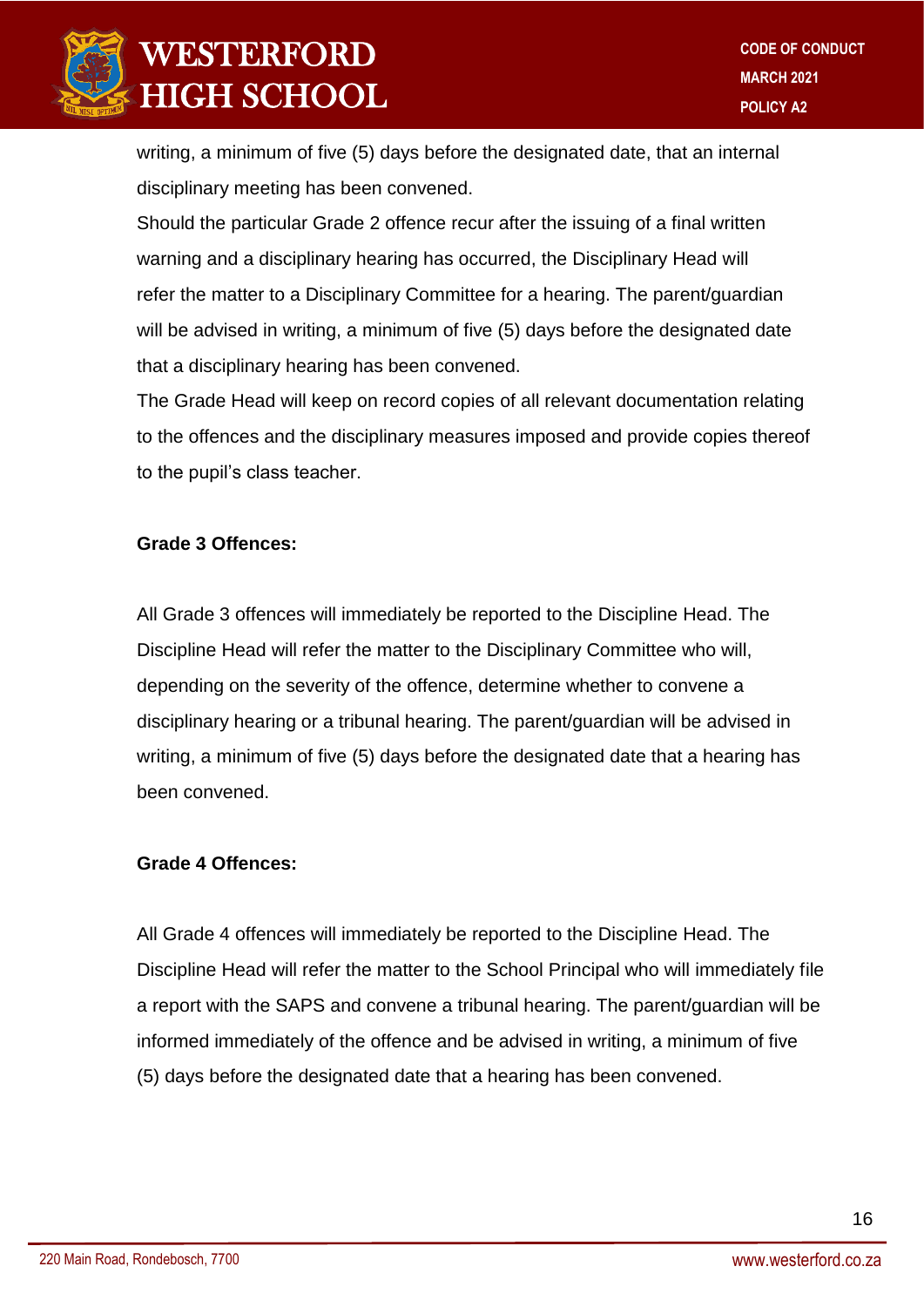

#### **Grade 5 Offences:**

All Grade 5 offences, whilst covered under the code of conduct, are deemed to be of level higher than all the other offences and as a result warrant a different response. The offences that are listed in the Policy on Diversity and Inclusivity, will be guided by a different juristic body. The Permanent Independent Diversity and Inclusivity Committee will determine the severity of the offence and adjudicate on the matter independently. Should the matter not be in breach of the offences listed in the policy, then the outcome thereof will be reported to the offended party and follow the normal disciplinary procedure. Victims of discrimination are to report incidents to the Executive of the School within two working School days via email to [justice@westerford.co.za.](mailto:justice@westerford.co.za) Outcomes emanating from these hearings will refer its findings to the School Governing Body for sanctions.

#### **C. Disciplinary Interventions**

- 1. The following list of interventions and corrective measures used by the School are aimed at correcting behaviour before suspension and expulsion:
	- A verbal warning/reprimand to express disapproval.
	- Written warning.
	- Final written warning.
	- Removal from classes to the time-out room.
	- Written punishment.
	- Community service to improve the physical environment within and around the School property.
	- Homework detention.
	- Supervised schoolwork.
	- De-merit detention.
	- Referral for counselling.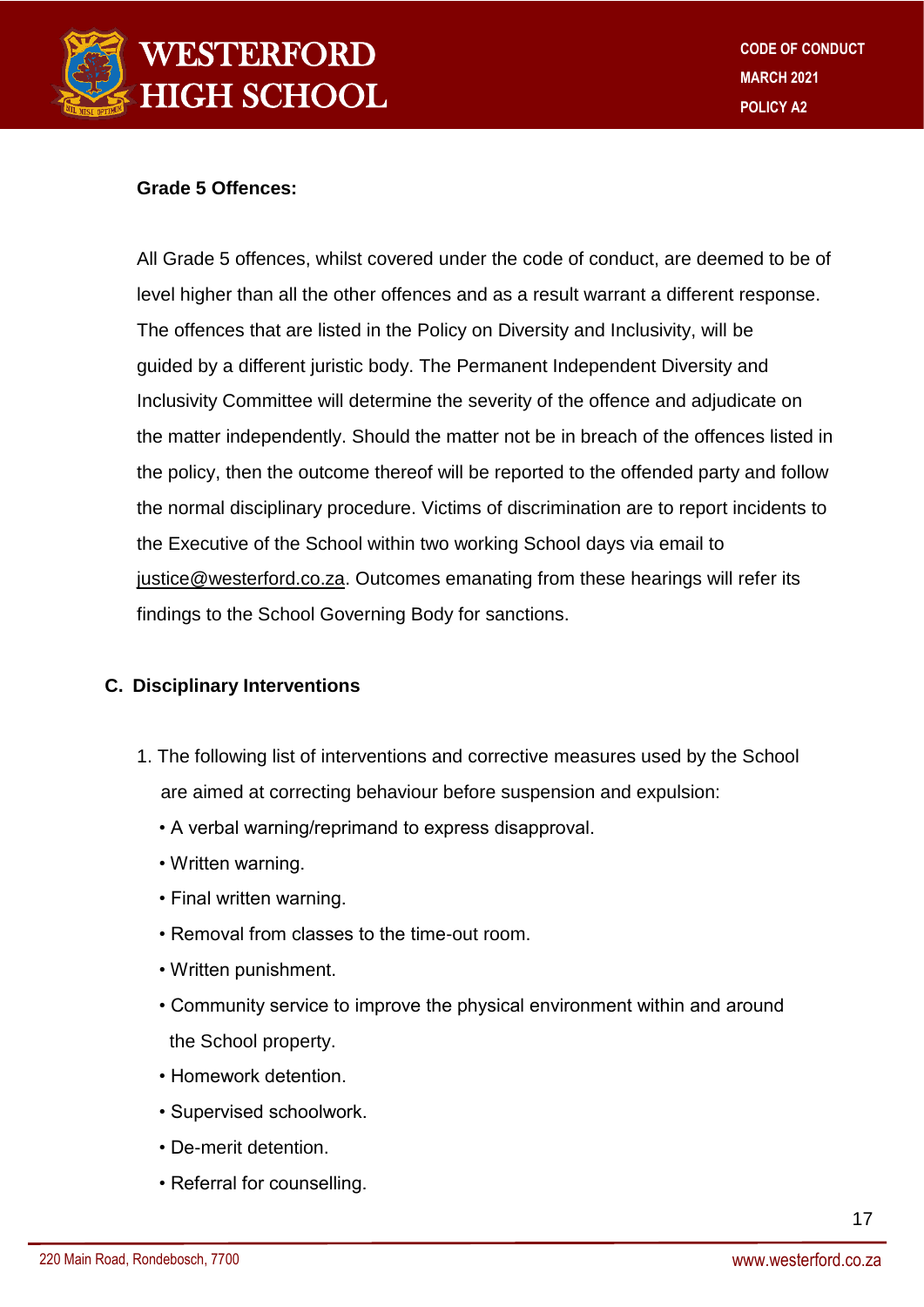

- Attendance of a relevant life skills programme.
- Fines to compensate for damages, to cover the cost of repair or replacement of the lost or damaged item, and/or the accumulated fine.
- Temporary suspension of library card and/or other School-related privileges
- Exclusion from School activities and functions, e.g. academic award ceremony.
- Withdrawal of recognition, e.g. award.
- Temporary suspension from class or School, pending disciplinary hearing.
- Disciplinary hearing.
- Tribunal hearing.
- 2. Failure to comply with interventions and corrective measures will lead to further interventions and may lead to the offence being categorised at a higher grade. Expulsion may be recommended for a Grade 3 and a Grade 4 offence. See Annexure B, Table 2 for a list of the possible disciplinary measures to be applied for Grade 1, 2, 3, 4 and 5 offences respectively.
- 3. Conduct that may lead to suspension/exclusion includes, but is not limited to, the following:
	- Conduct that violates the rights or safety of others.
	- Criminal behaviour of any kind.
	- Defacing or destroying School property.
	- Disrespectful or objectionable conduct and verbal abuse directed at teachers, other School employees or fellow pupils.
	- Outright defiance of lawful requests or instructions issued by persons' in authority.
	- Indulging in harmful graffiti, racism or "hate speech".
	- Sexual harassment or sexual assault.
	- Immoral behaviour or profanity.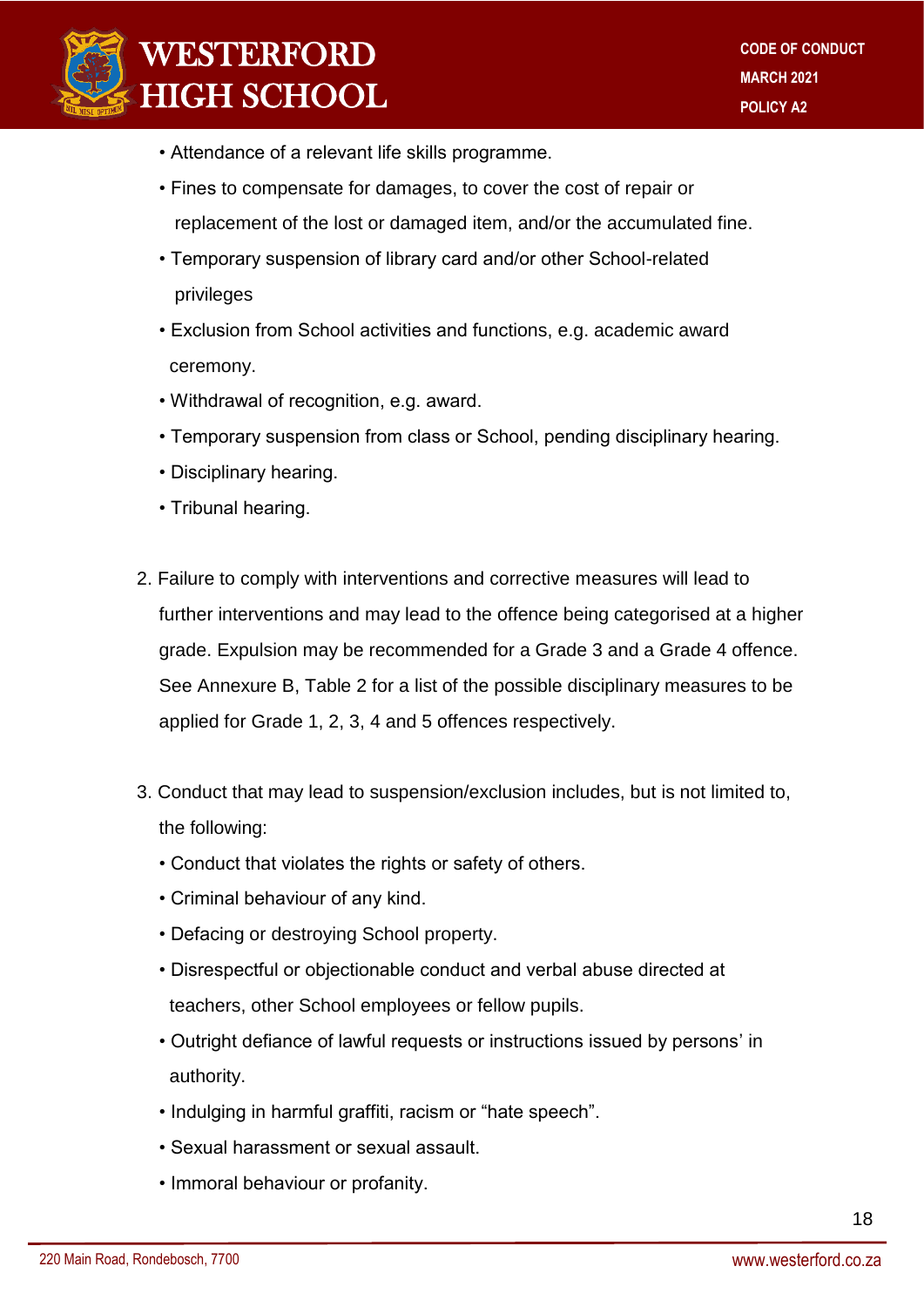

- Possessing, using or displaying evidence of use of any narcotics, unauthorised drugs, alcohol or any other intoxicant.
- Repeated infringements of the School rules or the Code of Conduct.
- Possession of dangerous weapons (guns, knives and other objects which may threaten the lives of pupils/teachers).
- 4. Should a pupil be found guilty by a court of law for breaking the law of the Republic of South Africa, the School has the right, after a fair hearing through the Governing Body, to recommend expulsion to the Provincial Department of Education.
- 5. A tribunal hearing will be convened with a view to recommending expulsion. In such instances the recommendation for expulsion will be submitted to the Provincial Head of Education to approve the decision.

6. Where approval for expulsion is not granted, pupils will attend counselling or the relevant life skills programme before they may return to class. Such pupils will be accommodated in the exclusion room in the interim to continue with schoolwork until they have completed the series of counselling sessions or the stipulated life skills programme.

The Governing Body authorises the Principal or Deputy Principals to institute suspension, as a precautionary measure, with regard to a pupil who is charged with a serious misconduct offence as contemplated in section 8 of the SA Schools Act.

### **D. Suspension of a Pupil by the Principal or Deputy Principal as a Precautionary Measure**

- 1. Before a pupil is suspended, the pupil and his/her parents must be given an opportunity to indicate why the suspension should not be considered.
- 2. The disciplinary proceedings must commence within one (1) week after the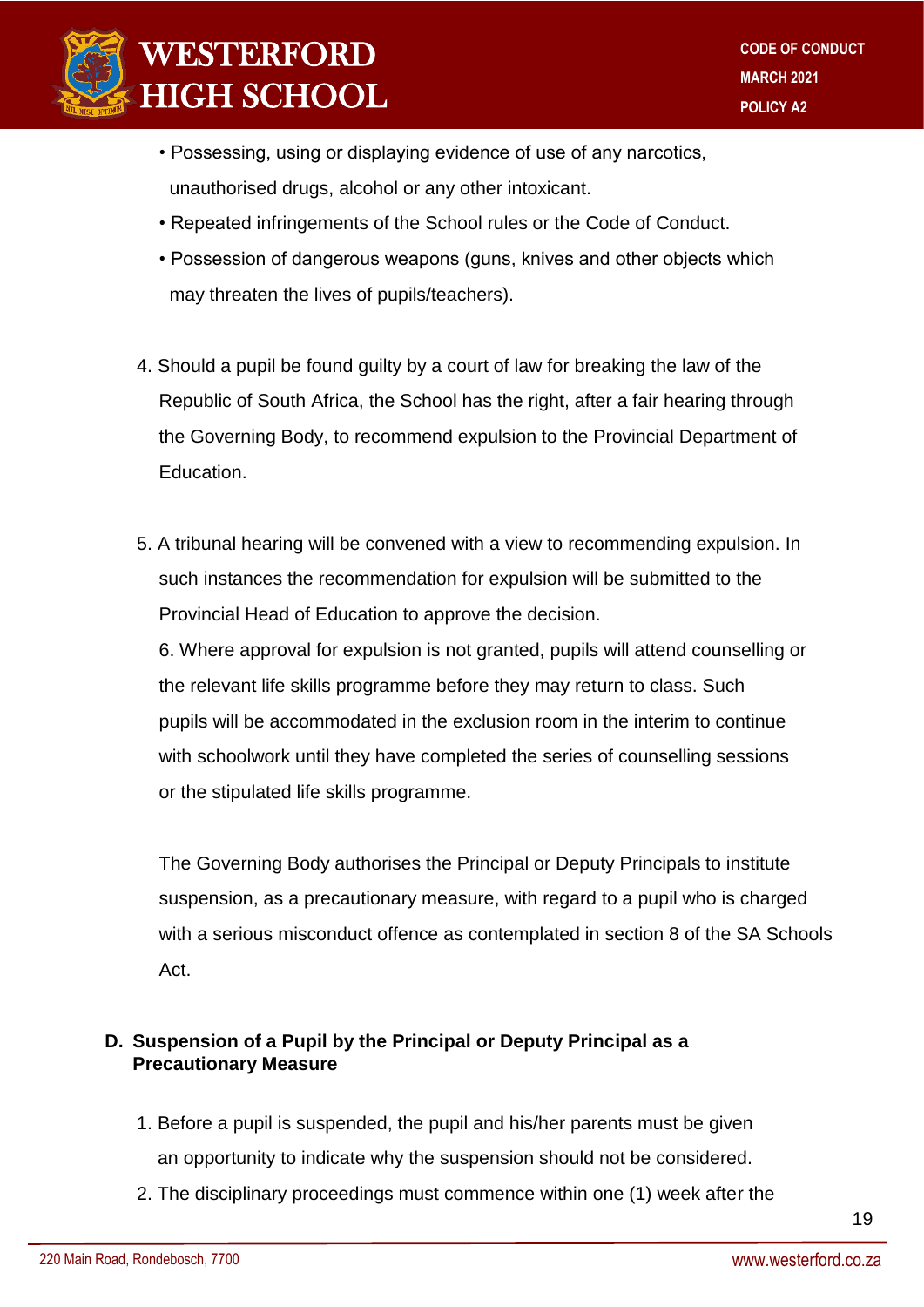

 suspension. If the proceedings do not commence within one (1) week, approval for the continuation of the suspension must be obtained from the Head of Department (WCED).

- 3. This suspension will be applicable until a finding of not guilty is made or, in the case of a finding of guilty, until the appropriate sanction is announced.
- 1. The following official forms will be used for misconduct and disciplinary hearings:
- 1.1 Written warning (disciplinary warning form) (Annexure C)
- 1.2 Final written warning (Annexure D)
- 1.3 Notice of disciplinary hearing (Annexure E)
- 1.4 Record of disciplinary hearing (Annexure F)
- 1.5 Review form (lodging of appeal) (Annexure G)
- 2. Written notice of a disciplinary or tribunal hearing will be given at least five (5) School days before the hearing, which could imply temporary suspension from classes, excluding formal scheduled tests and examinations which count towards the year mark.
- 3. When a notice is issued to a pupil the pupil must acknowledge receipt of notice by signing for it. This is not an admission of guilt.
- 4. If a pupil does not appear at a hearing, the hearing will be conducted in his/her absence.
- 5. A written verdict of the hearing will be issued to the offender. The offender must acknowledge the content by signing the document.
- 6. A pupil has the right to request a review of the disciplinary action taken against him/her if sufficient grounds exist. Disregard of punishment of the Disciplinary Committee will lead to temporary suspension pending a hearing.
- 7. The Disciplinary Hearing Commission will consist of the following members:
- 7.1 a Governing Body representative;
- 7.2 the School Principal or Discipline Head delegated to oversee this function;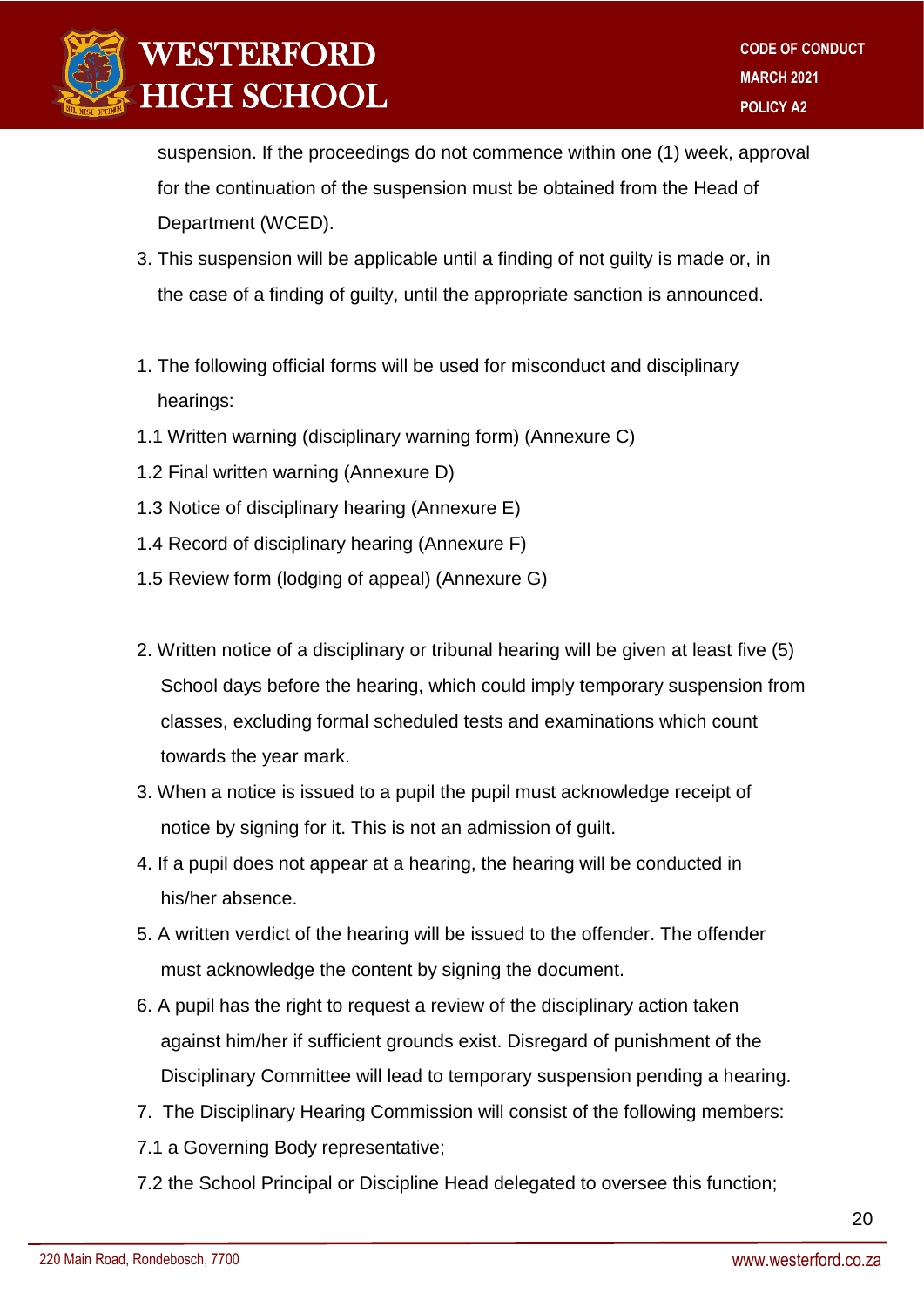

- 7.3 the Grade Head; and
- 7.4 the Class teacher.

Code of Conduct for a School

#### **E. Disciplinary and Tribunal Hearings**

Example of a Code of Conduct for a School 17

- 8. The hearing will also be attended by the pupil, and any other pupil s/he may need for his/her defence.
- 9. Disciplinary measures that a Disciplinary Hearing Committee may impose include:
- 9.1 Demerits.
- 9.2 Suspension from School for a minimum of two days up to a maximum of five (5) days, ratified by the Governing Body, to be effective immediately. This will be put in writing and a copy kept on record.
- 9.3 Recommendation with respect to counselling/attendance of a life skills programme.
- 9.4 Progress monitoring process initiated for a minimum of two (2) weeks, followed up with a progress report.
- 9.5 A written conduct and behaviour warning issued. A signed copy of acknowledgement will be kept on record.
- 9.6 Payment to cover the cost of repair or replacement of the damaged, lost or stolen item.
- 10. The Tribunal Hearing Commission will consist of the following members:
- 10.1 the Governing Body Chairperson;
- 10.2 two (2) parent representatives from the Governing Body;
- 10.3 the School Principal or Discipline Officer delegated to oversee this function; and
- 10.4 the Grade Head.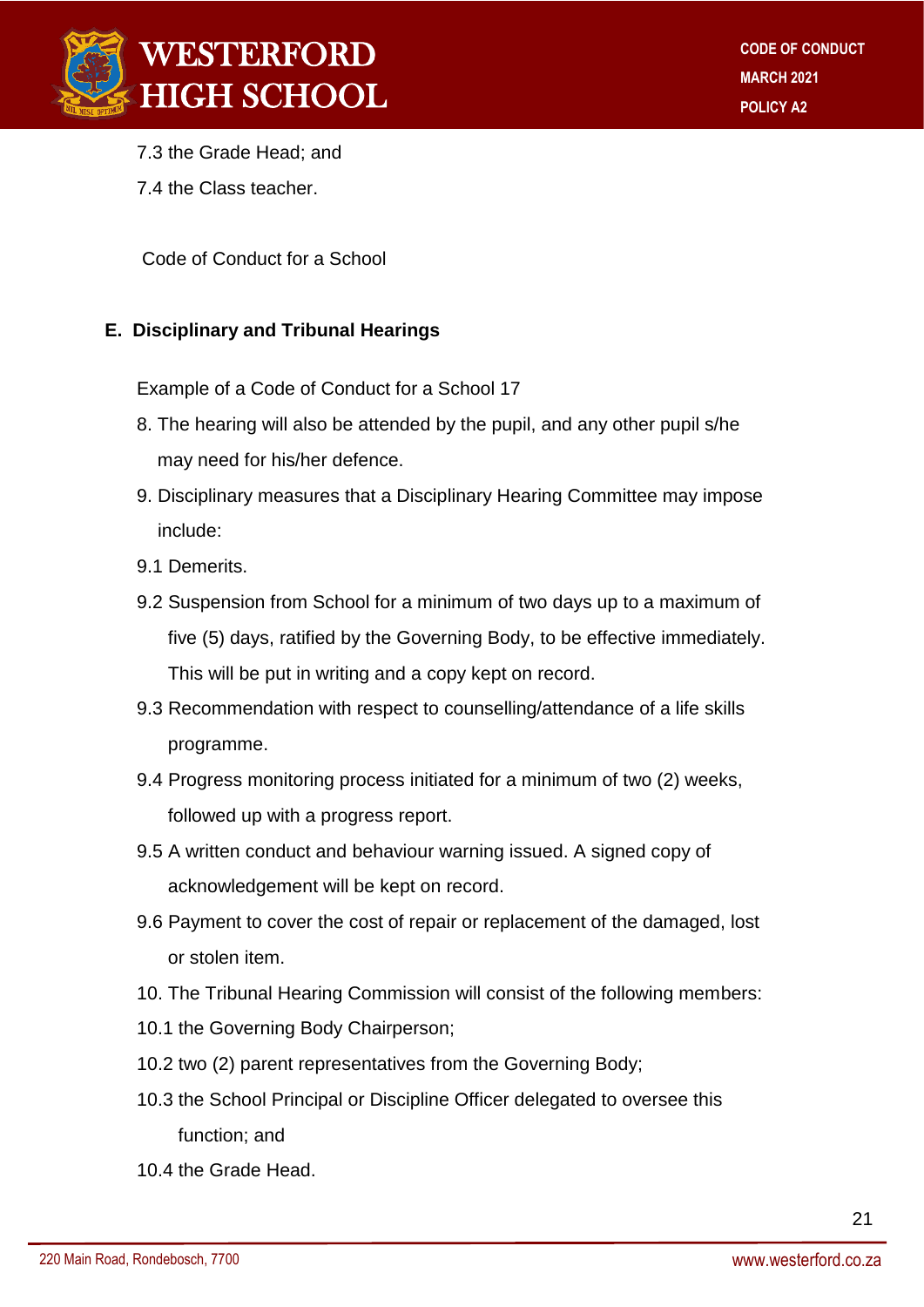

- 11. The Principal/Discipline Officer will keep on record copies of all documentation relating to the offence, the conducting and findings of the hearing, and the disciplinary measures imposed.
- 12. The Principal/Discipline Officer will furnish the relevant Grade Head and register teacher with all the information necessary for their records.

#### **F. Procedure during Hearings**

- 1. The Chairperson of the Committee must lead the proceedings and:
	- Introduce those present and state their functions.
	- Ensure that witnesses are present only while giving their evidence.
- 2. The Chairperson must inform the pupil of his/her rights:
	- The right to a formal hearing.
	- The right to be present at the hearing.
	- The right to be given time to prepare for the hearing case.
	- The right to be given advance notice of the charges.
	- The right to be represented at the hearing by one (1) internal representative.
	- The right to be accompanied at the hearing by parents/guardian if the pupil is a minor.
	- The right to ask questions on any evidence produced, or on statements of witnesses.
	- The right to call witnesses to testify on his/her behalf.
	- The right to an interpreter, to be requested 24 hours prior to the hearing.
	- The right to appeal within five (5) days against any penalty imposed by the Disciplinary Committee.
	- If the pupil does not attend, the hearing will be conducted in his/her absence.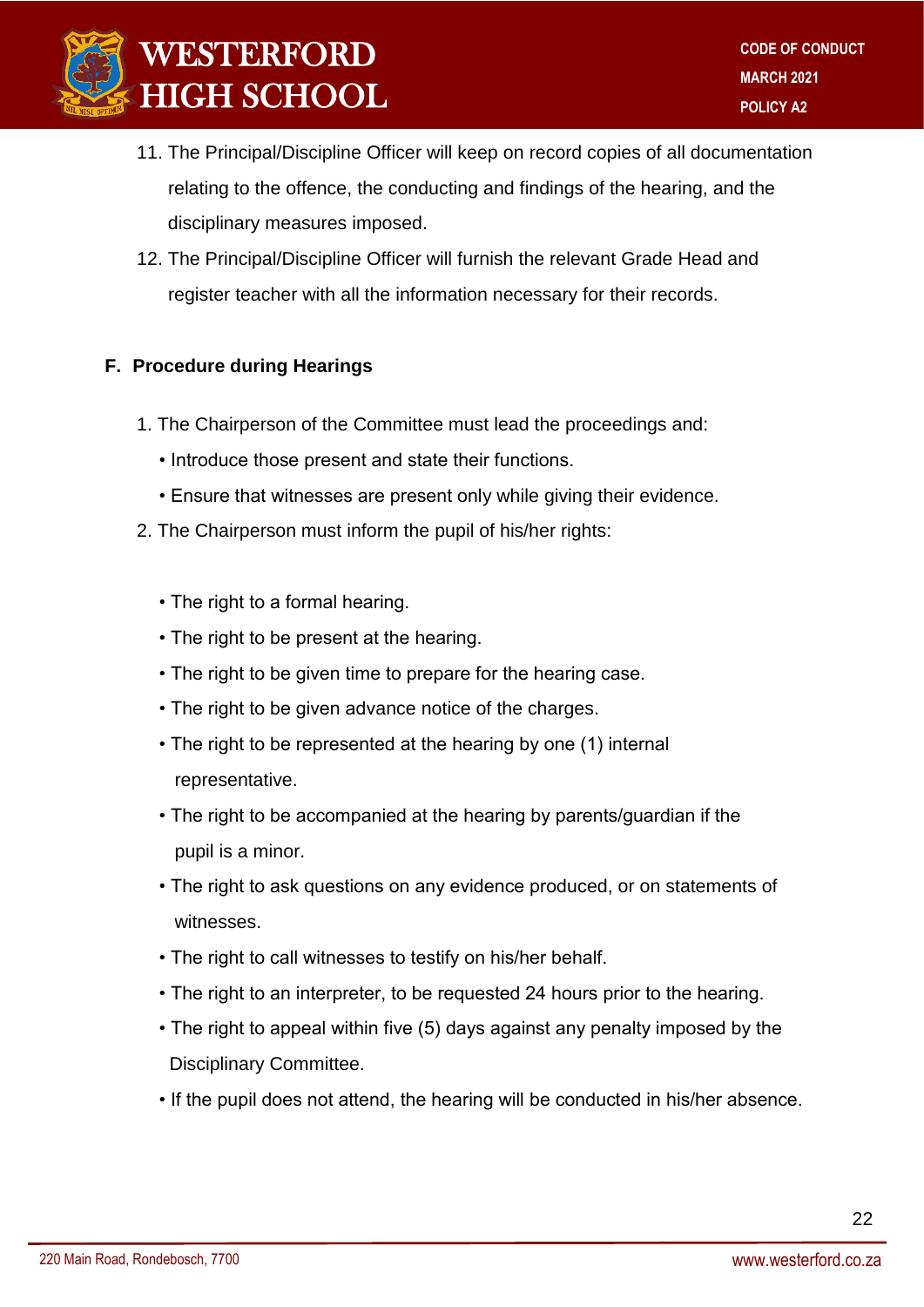

- 3. The Chairperson is to explain the nature of the alleged breach or misconduct to those present at the hearing.
- 4. The procedure of enquiry is to be explained by The Chairperson. The evidence of the complainant and his/her witnesses will be heard first. The pupil and panel may ask questions about the evidence. The pupil and his/her witnesses may then give evidence and the complainant and Committee may ask them questions.
- 5. When all the evidence has been heard, The Chairperson must close the enquiry, dismiss the complainant, the accused, their representatives, the parent/guardian and all the witnesses.
- 6. The Disciplinary Committee must discuss and weigh the evidence and come to a decision.
- 7. The Chairperson must reconvene all interested parties.
- 8. The Chairperson is to communicate the decision of The Committee.
- 9. The Chairperson must explain the decision of The Committee and the reasons for the penalty (if any) that has been imposed.
- 10. The pupil must be advised of his right to appeal (Annexure E).
- 11. The complainant and pupil must sign the disciplinary form and a copy must be handed to the pupil. (If the pupil refuses, a witness must sign in the presence of the pupil).
- 12. The signing of the document by the pupil does not imply an acknowledgement of guilt.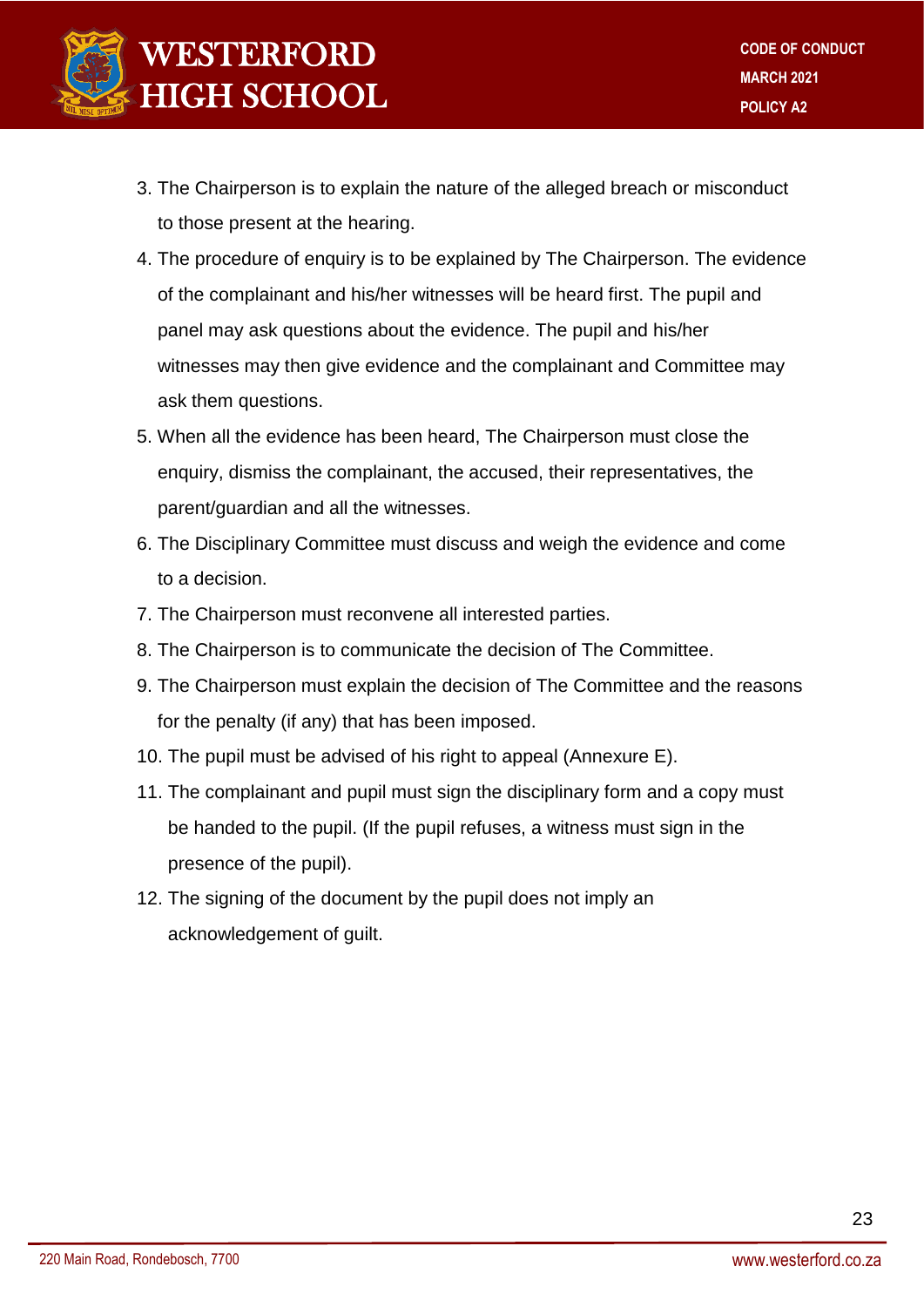

# **Annexures:**



| <b>Annexure A:</b> | <b>Pupil Commitment</b>                           |
|--------------------|---------------------------------------------------|
| <b>Annexure B:</b> | Table 1: List of offences per grade of offence    |
| Table 2:           | List of the possible disciplinary sanctions to    |
|                    | be applied for Grade 1, 2, 3, 4 and 5 offences,   |
|                    | respectively                                      |
| <b>Annexure C:</b> | <b>Written Warning</b>                            |
| <b>Annexure D:</b> | <b>Final Written Warning</b>                      |
| <b>Annexure E:</b> | Notice of Disciplinary Hearing                    |
|                    | <b>Rights of Pupil facing Disciplinary Action</b> |
| <b>Annexure F:</b> | Record of Disciplinary Hearing                    |
| <b>Annexure G:</b> | Lodging of Appeal (Review form)                   |
|                    |                                                   |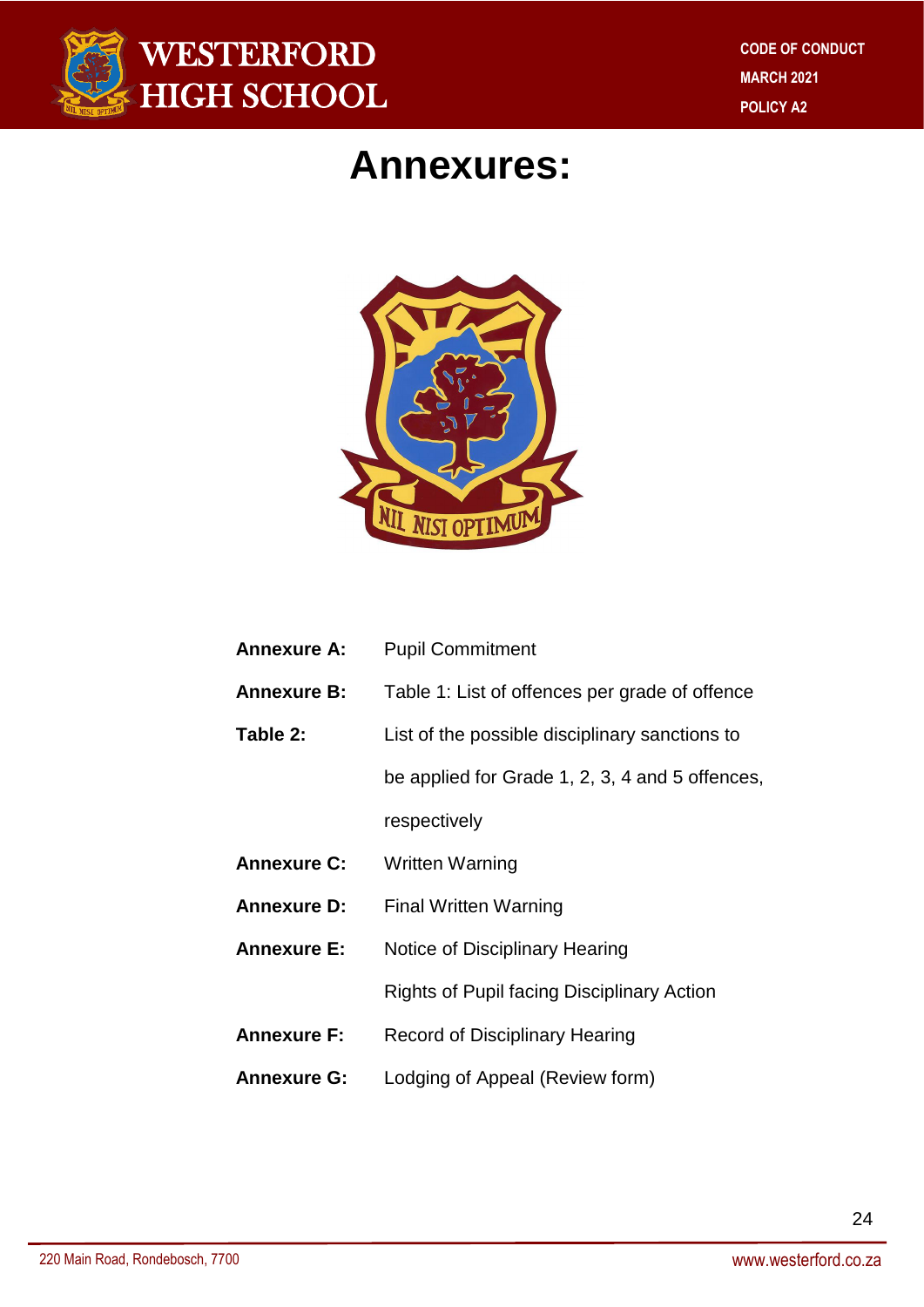

#### **ANNEXURE A: PUPIL COMMITMENT FORM**

I, \_\_\_\_\_\_\_\_\_\_\_\_\_\_\_\_\_\_\_\_\_\_\_\_\_\_\_\_\_\_\_\_\_\_\_\_\_, a pupil at WESTERFORD HIGH SCHOOL,

understand the rules and their implications and hereby commit to:

- Abide by the Code of Conduct and Disciplinary System.
- Let the School know if I feel my rights have been infringed, or if I experience any other difficulty.
- I accept that social responsibility, honesty, integrity, truthfulness, punctuality, regular attendance and compassion are core values of Westerford High School.
- I undertake to ensure that I will at all times be courteous and demonstrate respect for the beliefs, customs, language, individuality and property of others.
- I undertake to ensure that I do my homework regularly, prepare thoroughly for tests and examinations, submit assignments and other allocated academic tasks timeously.
- I will ensure that my behaviour in the classroom does not negatively impact on an orderly and harmonious learning environment, nor interfere with or disallow others from learning.
- I undertake to ensure that I will use my and the School's resources carefully and wisely.
- I will adhere to the regulations regarding appearance and school uniform and that it is desirable that I appear neatly and appropriately dressed at all times.
- I understand and accept that it is a requirement that I participate fully in the sporting and cultural activities offered at the School.
- I understand that my involvement in any instances of cheating, plagiarism, theft, bullying (verbal or physical), sexual harassment, smoking or substance abuse will be treated as serious misconduct and could jeopardise my continuing at Westerford.
- I accept responsibility for my own behaviour and my own learning.
- I accept that the community at large will regard me as a representative of Westerford High School and I undertake not to do anything to bring discredit to the School or its reputation.

#### \_\_\_\_\_\_\_\_\_\_\_\_\_\_\_\_\_\_\_\_\_\_\_\_\_\_\_\_\_\_\_\_ \_\_\_\_\_\_\_\_\_\_\_\_\_\_\_\_\_\_\_\_\_\_\_\_ **SIGNATURE OF PUPIL SIGNATURE PARENT/GUARDIAN**

**DATE:\_\_\_\_\_\_\_\_\_\_\_\_\_\_\_\_\_\_\_\_\_\_\_\_**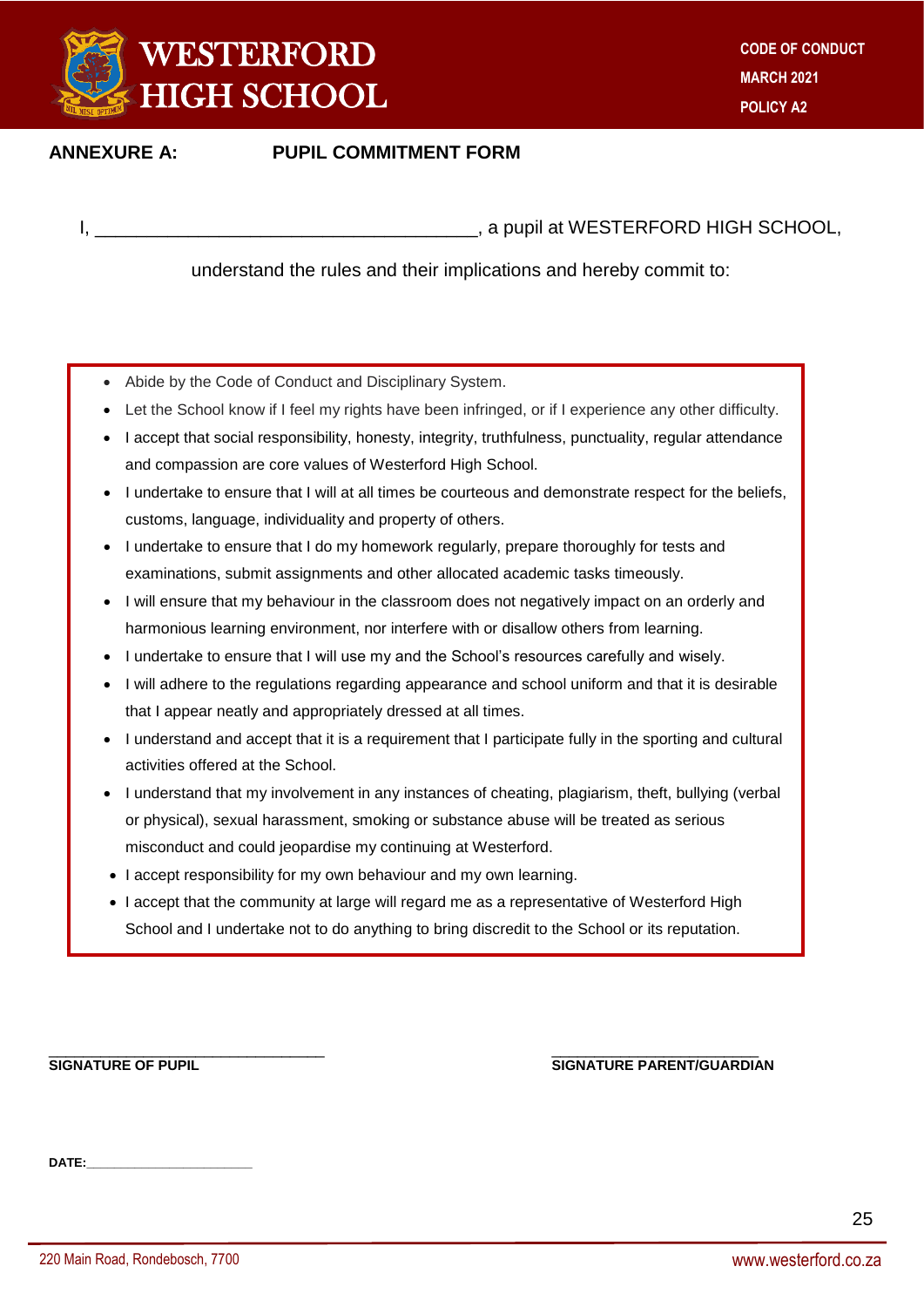

**ANNEXURE B: TABLE 1**

| Table 1: List of offences per grade of offence                                                                                                                                                                                                                                                                                                                                                                                                                                                                                                                                                                                                                                                                                                                                                                                                                                                                                                                                                                                         |                                                                                                                                                                                                                                                                                                                                                                                                                                                                                                                                                                                                                                                                                                                                                                                                                                                                                                                                                                                                                                                                                                               |                                                                                                                                                                                                                                                                                                                                                                                                                                                                                                                                                                                                                                                                                                                                                                                                                                                                                                                                                                                                                                          |                                                                                                                                                                                                                                                                                                                                                                                                                                                                                                                                                                                                                                                                                                                                                                                                                                     |                                                                                                                                                                                                                                                                                                                                                                                                                                                                                                                                                                                                                                                                                                                                                                                                                                                                                                                                                                                                                                                                                                                                                |
|----------------------------------------------------------------------------------------------------------------------------------------------------------------------------------------------------------------------------------------------------------------------------------------------------------------------------------------------------------------------------------------------------------------------------------------------------------------------------------------------------------------------------------------------------------------------------------------------------------------------------------------------------------------------------------------------------------------------------------------------------------------------------------------------------------------------------------------------------------------------------------------------------------------------------------------------------------------------------------------------------------------------------------------|---------------------------------------------------------------------------------------------------------------------------------------------------------------------------------------------------------------------------------------------------------------------------------------------------------------------------------------------------------------------------------------------------------------------------------------------------------------------------------------------------------------------------------------------------------------------------------------------------------------------------------------------------------------------------------------------------------------------------------------------------------------------------------------------------------------------------------------------------------------------------------------------------------------------------------------------------------------------------------------------------------------------------------------------------------------------------------------------------------------|------------------------------------------------------------------------------------------------------------------------------------------------------------------------------------------------------------------------------------------------------------------------------------------------------------------------------------------------------------------------------------------------------------------------------------------------------------------------------------------------------------------------------------------------------------------------------------------------------------------------------------------------------------------------------------------------------------------------------------------------------------------------------------------------------------------------------------------------------------------------------------------------------------------------------------------------------------------------------------------------------------------------------------------|-------------------------------------------------------------------------------------------------------------------------------------------------------------------------------------------------------------------------------------------------------------------------------------------------------------------------------------------------------------------------------------------------------------------------------------------------------------------------------------------------------------------------------------------------------------------------------------------------------------------------------------------------------------------------------------------------------------------------------------------------------------------------------------------------------------------------------------|------------------------------------------------------------------------------------------------------------------------------------------------------------------------------------------------------------------------------------------------------------------------------------------------------------------------------------------------------------------------------------------------------------------------------------------------------------------------------------------------------------------------------------------------------------------------------------------------------------------------------------------------------------------------------------------------------------------------------------------------------------------------------------------------------------------------------------------------------------------------------------------------------------------------------------------------------------------------------------------------------------------------------------------------------------------------------------------------------------------------------------------------|
| Grade 1: Offence                                                                                                                                                                                                                                                                                                                                                                                                                                                                                                                                                                                                                                                                                                                                                                                                                                                                                                                                                                                                                       | <b>Grade 2: Offence</b>                                                                                                                                                                                                                                                                                                                                                                                                                                                                                                                                                                                                                                                                                                                                                                                                                                                                                                                                                                                                                                                                                       | <b>Grade 3: Offence</b>                                                                                                                                                                                                                                                                                                                                                                                                                                                                                                                                                                                                                                                                                                                                                                                                                                                                                                                                                                                                                  | <b>Grade 4: Offence</b>                                                                                                                                                                                                                                                                                                                                                                                                                                                                                                                                                                                                                                                                                                                                                                                                             | <b>Grade 5: Offence</b>                                                                                                                                                                                                                                                                                                                                                                                                                                                                                                                                                                                                                                                                                                                                                                                                                                                                                                                                                                                                                                                                                                                        |
| • littering<br>• excessively noisy or<br>unruly behaviour<br>before School, during<br>change-overs, during<br>breaks, and after<br>School<br>• eating, drinking or<br>chewing gum during<br>any contact time<br>(class<br>and assembly)<br>• misconduct in an<br>assembly<br>• entering an out of<br>bounds area.<br>classroom or passage<br>without permission<br>• loitering in the<br>passages, at the tuck<br>shop or vending<br>machines, at the<br>toilets<br>or change rooms<br>• misconduct or poor<br>sportsmanship during<br>an extra-mural<br>activity's practice,<br>intra- or inter-School<br>competition or league<br>fixture<br>Chain hopping<br>• failure to:<br>- submit an absentee<br>note or exit notes by<br>the stipulated<br>deadlines<br>- return a library book<br>by the due date, or<br>pay the fine for<br>overdue book/s<br>- attend an extramural<br>activity's<br>practice session<br>without excusing<br>himself<br>- attend duty class<br>- attend a compulsory<br>activity as a<br>spectator without | • vandalism<br>• interfering with<br>another<br>person's possessions/<br>property without the<br>owner's consent<br>• damaging another<br>person's possessions/<br>property as a result of<br>interfering or using<br>said possession or<br>property without the<br>owner's consent<br>• racism: remarks/<br>insults<br>• forgery: altering of<br>official documents<br>such as medical<br>certificates and<br>qualifications and<br>fraudulent use thereof<br>• intimidation by verbal<br>or physical threat to<br>harm the person or his<br>property (bullying)<br>• swearing, lying or<br>using<br>obscene gestures<br>• verbal or non-verbal<br>abuse<br>· disrespect or<br>insolence<br>$\cdot$ insubordination $-$<br>ignoring or failing to<br>carry out a specific<br>instruction (to include<br>failure to do work/<br>punishment set in the<br>time-out room failure<br>to report to the<br>time-out room, or<br>failure to report to the<br>subject teacher with<br>this work/punishment<br>as stipulated)<br>• fighting, common<br>assault or attempted<br>assault<br>• public disturbance<br>and | • possession of<br>weapons<br>that can cause<br>physical<br>injury (knives, etc.)<br>• entering the School<br>premises while under<br>the influence of<br>alcohol/drugs<br>· possession, copying,<br>distribution, use or<br>displaying of<br>pornographic<br>material<br>• assault with the<br>intent<br>to do grievous bodily<br>harm<br>• truancy from School<br>or leaving School<br>grounds<br>without the necessary<br>permission<br>• taking part in any<br>form<br>of illegal strike action/<br>meeting/campaign on<br>School premises<br>• any learner who, in<br>or<br>outside of the<br>buildings, or on or off<br>the premises of the<br>School, whilst under<br>the control of the<br>School authorities,<br>intentionally conducts<br>himself in a manner<br>which is or could be<br>seriously detrimental<br>to<br>the maintenance of<br>order or discipline at<br>the School • violating<br>the rights of<br>other pupils to<br>receive education by<br>disrupting classes,<br>preventing other<br>pupils from attending | • use of weapons that<br>cause physical injury<br>(knives, etc.)<br>• possession and/or<br>use<br>of a firearm, firearm<br>magazine,<br>ammunition,<br>dangerous or lethal<br>weapon<br>• possession, using<br>and/or dealing in<br>drugs, or alcohol, or<br>any other intoxicating<br>substance<br>• poisoning, or<br>attempting<br>to poison another<br>person<br>• theft, robbery,<br>breaking<br>and entering<br>· malicious damage/<br>injury to property of<br>the<br>School, staff<br>members,<br>fellow pupils or any<br>other person or body<br>• rape, attempted<br>rape,<br>or indecent assault<br>• physical assault that<br>results in bodily harm<br>· sedition or inciting<br>any<br>form of illegal strike<br>action/meeting/<br>campaign on School<br>premises<br>• Any offence<br>punishable<br>under common law. | <b>Direct discrimination</b><br>When an individual is<br>treated less<br>favourably on the<br>basis of race, gender,<br>sex, pregnancy,<br>marital status, ethnic<br>or social origin, colour,<br>sexual orientation,<br>age, disability,<br>religion, conscience,<br>belief, culture,<br>language and birth, or<br>any other prohibited<br>grounds.<br><b>Indirect</b><br>discrimination<br>When practices and<br>policies in fact affect a<br>certain group of<br>individuals more than<br>others, and when<br>such practices and<br>policies seem to be<br>neutral but, in fact,<br>have a<br>disproportionate effect<br>on individuals from<br>different groups.<br><b>Harassment</b><br>Unwanted conduct<br>which is persistent or<br>serious and demeans,<br>humiliates or creates<br>a hostile or<br>intimidating<br>environment or is<br>calculated to induce<br>submission by actual<br>or threatened adverse<br>consequences and<br>which is related to a<br>person's membership<br>or presumed<br>membership of a<br>group identified by<br>one or more of the<br>prohibited grounds or<br>a characteristic<br>associated with such |
| submitting a written<br>excuse letter prior to<br>the event<br>- attend detention<br>• continual                                                                                                                                                                                                                                                                                                                                                                                                                                                                                                                                                                                                                                                                                                                                                                                                                                                                                                                                       | public indecency<br>• gambling<br>• failure to attend<br>detention without prior<br>submission of a                                                                                                                                                                                                                                                                                                                                                                                                                                                                                                                                                                                                                                                                                                                                                                                                                                                                                                                                                                                                           | classes, preventing<br>teachers from<br>providing<br>teaching, or in any<br>other manner                                                                                                                                                                                                                                                                                                                                                                                                                                                                                                                                                                                                                                                                                                                                                                                                                                                                                                                                                 |                                                                                                                                                                                                                                                                                                                                                                                                                                                                                                                                                                                                                                                                                                                                                                                                                                     | group.<br>Hate speech<br>The publishing,<br>propagating,                                                                                                                                                                                                                                                                                                                                                                                                                                                                                                                                                                                                                                                                                                                                                                                                                                                                                                                                                                                                                                                                                       |
| interference<br>with another pupil                                                                                                                                                                                                                                                                                                                                                                                                                                                                                                                                                                                                                                                                                                                                                                                                                                                                                                                                                                                                     | written<br>excuse or note                                                                                                                                                                                                                                                                                                                                                                                                                                                                                                                                                                                                                                                                                                                                                                                                                                                                                                                                                                                                                                                                                     | • violating the rights of                                                                                                                                                                                                                                                                                                                                                                                                                                                                                                                                                                                                                                                                                                                                                                                                                                                                                                                                                                                                                |                                                                                                                                                                                                                                                                                                                                                                                                                                                                                                                                                                                                                                                                                                                                                                                                                                     | advocating or<br>communicating of                                                                                                                                                                                                                                                                                                                                                                                                                                                                                                                                                                                                                                                                                                                                                                                                                                                                                                                                                                                                                                                                                                              |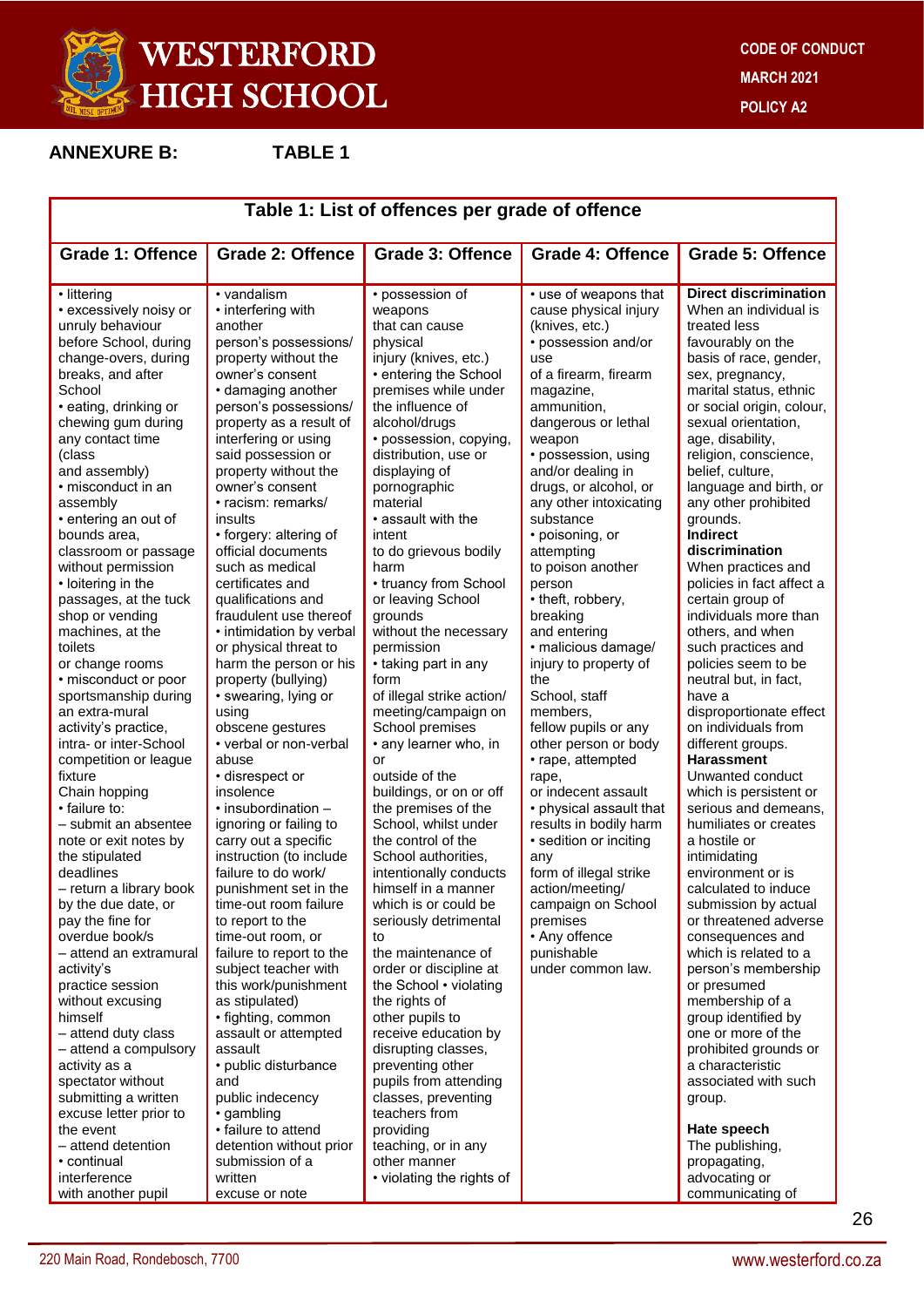

**CODE OF CONDUCT MARCH 2021 POLICY A2**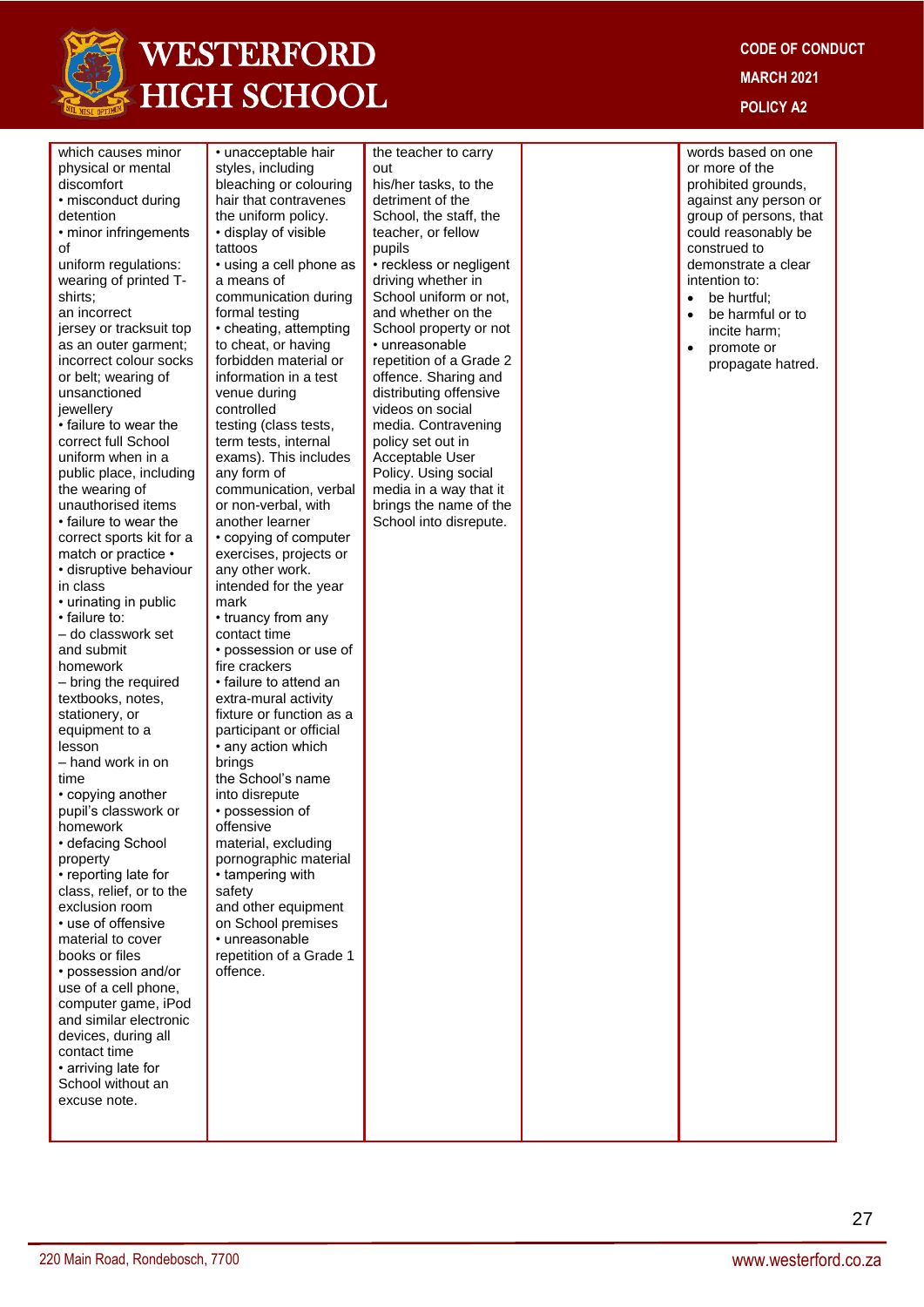

#### **Table 2: List of the possible disciplinary sanctions to be applied for Grade 1, 2, 3, 4 and 5 offences, respectively.**

Each case must be evaluated on its own merits and must be provided with a sanction justified for that specific case. The recommended sanctions provided in this table are guidelines for the Disciplinary Committee.

| <b>Grade 1: Offences</b>                                                                                                                                                                                                                                                                                                                                                                                                                                                                                                                                                                                                                                                                                            | <b>Recommended Corrective</b>                                                                                                                                                                                                                                                                                                                                                                                         |
|---------------------------------------------------------------------------------------------------------------------------------------------------------------------------------------------------------------------------------------------------------------------------------------------------------------------------------------------------------------------------------------------------------------------------------------------------------------------------------------------------------------------------------------------------------------------------------------------------------------------------------------------------------------------------------------------------------------------|-----------------------------------------------------------------------------------------------------------------------------------------------------------------------------------------------------------------------------------------------------------------------------------------------------------------------------------------------------------------------------------------------------------------------|
|                                                                                                                                                                                                                                                                                                                                                                                                                                                                                                                                                                                                                                                                                                                     | <b>Sanctions - by Teacher</b>                                                                                                                                                                                                                                                                                                                                                                                         |
| 1. Academic: Books/work materials left at home;<br>homework -not done on time/copied<br>2. Extra-mutual activity: Non-attendance at practices<br>and matches (without a valid excuse to teachers/<br>coach)<br>3. Personal conduct in classroom/on playground:<br>Inappropriate displays of affection between<br>pupils; late arrival for class; uncooperative<br>behaviour; discourteous behaviour/ insolence/<br>temper tantrum; foul language; defacing<br>desks/walls/books/cases with graffiti; eating/<br>chewing in class; littering; and cell phone ringing<br>4. Dress code: Untidiness/unkempt appearance;<br>School dress code not followed.<br>5. Chain hopping<br>6. Missing a scheduled Music lesson. | Corrective actions/sanctions are carried out by the<br>individual teacher and may include the following:<br>• Verbal reprimand;<br>• Written punishment;<br>• Subtracting marks (homework);<br>• Temporary confiscation until the end of School term<br>(e.g. uniform, jewellery, cell phones, bags and<br>cases);<br>• Removing graffiti from desks at break;<br>and<br>• Written notification on staffroom Journal. |
| <b>Grade 2: Offences</b>                                                                                                                                                                                                                                                                                                                                                                                                                                                                                                                                                                                                                                                                                            | <b>Recommended Corrective Sanctions</b>                                                                                                                                                                                                                                                                                                                                                                               |
| 1. Plagiarism of any work or cheating/attempted<br>cheating in class test/assignment                                                                                                                                                                                                                                                                                                                                                                                                                                                                                                                                                                                                                                | Nought for test and warning letter                                                                                                                                                                                                                                                                                                                                                                                    |
| 2. Damage to property/possession of other learners'<br>property                                                                                                                                                                                                                                                                                                                                                                                                                                                                                                                                                                                                                                                     | Repair/replacement, warning letter and Principal's<br>detention                                                                                                                                                                                                                                                                                                                                                       |
| 3. Defiance/disregarding of an authority figure's<br>instructions                                                                                                                                                                                                                                                                                                                                                                                                                                                                                                                                                                                                                                                   | Suspension from class, warning letter and Principal's<br>detention                                                                                                                                                                                                                                                                                                                                                    |
| 4. Detention - non-attendance                                                                                                                                                                                                                                                                                                                                                                                                                                                                                                                                                                                                                                                                                       | Making up missed detention, warning letter and an<br>information hearing                                                                                                                                                                                                                                                                                                                                              |
| 5. Disregarding test/examination procedures                                                                                                                                                                                                                                                                                                                                                                                                                                                                                                                                                                                                                                                                         | Warning letter and Principal's detention                                                                                                                                                                                                                                                                                                                                                                              |
| 6. Disruptive/uncooperative in class                                                                                                                                                                                                                                                                                                                                                                                                                                                                                                                                                                                                                                                                                | Identification of culprit/s and grade teacher to<br>organise corrective measures                                                                                                                                                                                                                                                                                                                                      |
| 7. Disruptive behaviour frustrating teaching and<br>learning in the classroom                                                                                                                                                                                                                                                                                                                                                                                                                                                                                                                                                                                                                                       | Warning letter and detention                                                                                                                                                                                                                                                                                                                                                                                          |
| 8. Repeated dress code infringements (including hair<br>and personal grooming)                                                                                                                                                                                                                                                                                                                                                                                                                                                                                                                                                                                                                                      | After three (3) warnings, Principal's detention                                                                                                                                                                                                                                                                                                                                                                       |
| 9. Fighting                                                                                                                                                                                                                                                                                                                                                                                                                                                                                                                                                                                                                                                                                                         | Warning letter and detention                                                                                                                                                                                                                                                                                                                                                                                          |
| 10. Fire-crackers                                                                                                                                                                                                                                                                                                                                                                                                                                                                                                                                                                                                                                                                                                   | Warning letter and detention                                                                                                                                                                                                                                                                                                                                                                                          |
| 11. Forgery, e.g. parent/guardian's signature                                                                                                                                                                                                                                                                                                                                                                                                                                                                                                                                                                                                                                                                       | Warning letter and detention                                                                                                                                                                                                                                                                                                                                                                                          |
| 12. Gambling on or off School property                                                                                                                                                                                                                                                                                                                                                                                                                                                                                                                                                                                                                                                                              | 1st offence: Special detention<br>2nd offence: Special Detention<br>3rd offence: Information disciplinary hearing, special<br>detention and professional counselling<br>(All money to be confiscated)                                                                                                                                                                                                                 |
| 13. Graffiti: books, case, desks, walls, art etc.                                                                                                                                                                                                                                                                                                                                                                                                                                                                                                                                                                                                                                                                   | Removal, warning letter and Principal's detention                                                                                                                                                                                                                                                                                                                                                                     |
| 14. Late for School - three (3) days                                                                                                                                                                                                                                                                                                                                                                                                                                                                                                                                                                                                                                                                                | Phone call to parents and detention                                                                                                                                                                                                                                                                                                                                                                                   |
| 15. Late arrival at School 20 minutes after start time.                                                                                                                                                                                                                                                                                                                                                                                                                                                                                                                                                                                                                                                             | Phone call to parents and Principal's detention                                                                                                                                                                                                                                                                                                                                                                       |
| 16. Lying                                                                                                                                                                                                                                                                                                                                                                                                                                                                                                                                                                                                                                                                                                           | Warning letter and detention                                                                                                                                                                                                                                                                                                                                                                                          |
| 17. Possession of offensive material                                                                                                                                                                                                                                                                                                                                                                                                                                                                                                                                                                                                                                                                                | Warning letter and detention                                                                                                                                                                                                                                                                                                                                                                                          |
| 18. Smoking - possession of cigarette/holding                                                                                                                                                                                                                                                                                                                                                                                                                                                                                                                                                                                                                                                                       | 1st offence: Special detention                                                                                                                                                                                                                                                                                                                                                                                        |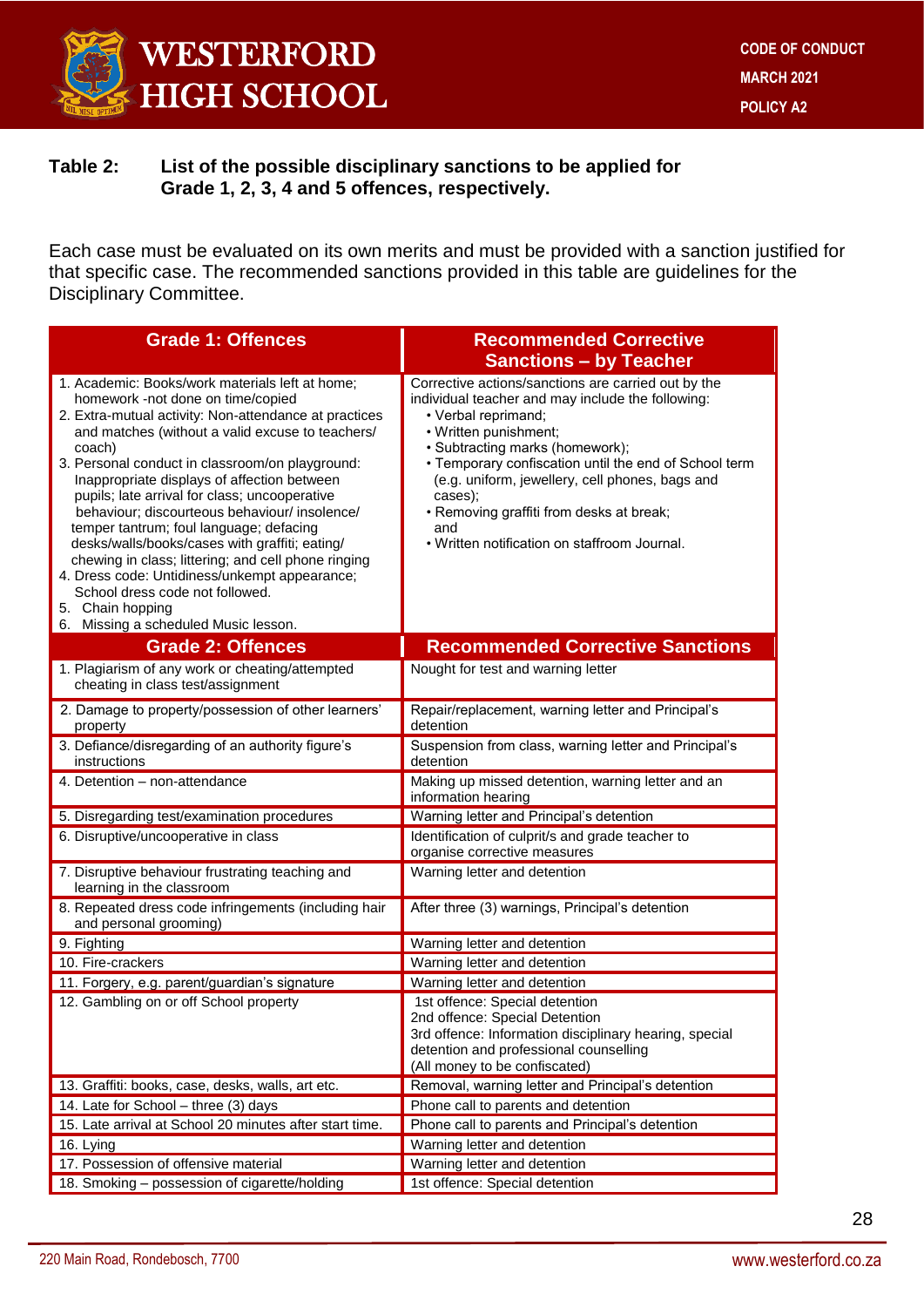

| cigarette/caught in the act on/off School property                                                                                                               | 2nd offence: Special detention<br>3rd offence: Formal disciplinary hearing, special<br>detention and professional counselling<br>(All cigarettes and lighters to be confiscated) |
|------------------------------------------------------------------------------------------------------------------------------------------------------------------|----------------------------------------------------------------------------------------------------------------------------------------------------------------------------------|
| 19. Smoking - selling cigarettes on/off School<br>Property                                                                                                       | 1st offence: Information disciplinary hearing, warning<br>letter and special detention<br>2nd offence: Formal disciplinary hearing, warning letter<br>and special detention      |
| 20. Spitting                                                                                                                                                     | Principal's detention                                                                                                                                                            |
| 21. Sticking a sharp object, e.g. pin, pen, nib, etc. into<br>a fellow learner                                                                                   | Warning letter and detention                                                                                                                                                     |
| 22. Substance abuse - possession/sniffing of<br>unauthorised substance including mind altering<br>substances, e.g. meths, benzene, thinners, etc.                | Information hearing, warning letter and detention                                                                                                                                |
| 23. Threatening assault/intimidation of a fellow<br>learner                                                                                                      | Phone call to parents and warning letter and detention                                                                                                                           |
| 24. Truancy - bunking a lesson                                                                                                                                   | Principal's detention                                                                                                                                                            |
| 25. Truancy - bunking a day or part of a day                                                                                                                     | Phone call to parents, warning letter and detention                                                                                                                              |
| 26. Vandalism - defacing/damaging/breaking School<br>Property                                                                                                    | Phone call to parents, warning letter and detention                                                                                                                              |
| 27. Verbal abuse of a fellow learner                                                                                                                             | Phone call to parents, repairs/payment of damages,<br>warning letter and detention                                                                                               |
| <b>Grade 3: Offences</b>                                                                                                                                         | <b>Recommended Corrective Sanctions</b><br>by Grade Head                                                                                                                         |
| 1. Alcohol - possession at School or on a School<br>outing/smelling of liquor/under the influence at<br>School or on School outing/ School Tour                  | Disciplinary hearing, warning letter, community<br>service and detention                                                                                                         |
| 2. Assault on a fellow pupil (causing bodily harm).<br>Suspension from class/School.                                                                             | Disciplinary hearing,<br>warning letter, community service and detention                                                                                                         |
| 3. Bullying/Intimidation                                                                                                                                         | Warning letter and community service and detention                                                                                                                               |
| 4. Cheating/attempted cheating in examination/cycle<br>test/portfolio work                                                                                       | Nought and warning letter                                                                                                                                                        |
| 5. Cheating/attempted cheating in final Grade 12<br>examination                                                                                                  | Implementation of official provincial procedures                                                                                                                                 |
| 6. Possession/distribution of test or examination<br>material prior to test or examination being written                                                         | Disciplinary hearing, nought for test/examination,<br>warning letter, community service, detention/official<br>provincial procedures for Grade 12                                |
| 7. Ongoing disruptive behaviour in classroom<br>(frustrating School's educational programme)                                                                     | Suspension from class/School. Disciplinary hearing,<br>warning letter, community service and detention                                                                           |
| 8. Disruptive behaviour on School property or on<br>School sponsored fixture/outing/trip/tour<br>(frustrating School's educational/extracurricular<br>programme) | Suspension from class/School. Disciplinary hearing,<br>warning letter, community service and detention.<br>Removal from activity.                                                |
| 9. Engaging in a conspiracy to disrupt the proper<br>functioning of School through collective action                                                             | Suspension from class/School. Disciplinary hearing,<br>warning letter, community service and detention                                                                           |
| 10. Drugs - consumption not associated with School                                                                                                               | Interview with parents, professional intervention                                                                                                                                |
| 11. Gangs - promoting formation forming<br>of/associating with/furthering activities of School<br>gangs/'social groups'                                          | Suspension from School. Disciplinary hearing, warning<br>letter and detention                                                                                                    |
| 12. Involving/attempting to involve outsiders' in<br>disputes between pupils                                                                                     | Disciplinary hearing, warning letter, community<br>service and detention                                                                                                         |
| 13. Pornography - distribution at School                                                                                                                         | Warning letter, community service and detention                                                                                                                                  |
| 14. Public indecency                                                                                                                                             | Disciplinary hearing, warning letter, community service<br>and detention                                                                                                         |
| 15. Racist conduct that defames a pupil/teacher                                                                                                                  | Suspension from class/School. Disciplinary hearing,<br>warning letter, community service and detention. Referral<br>to alternative disciplinary structure. (PIDIC)               |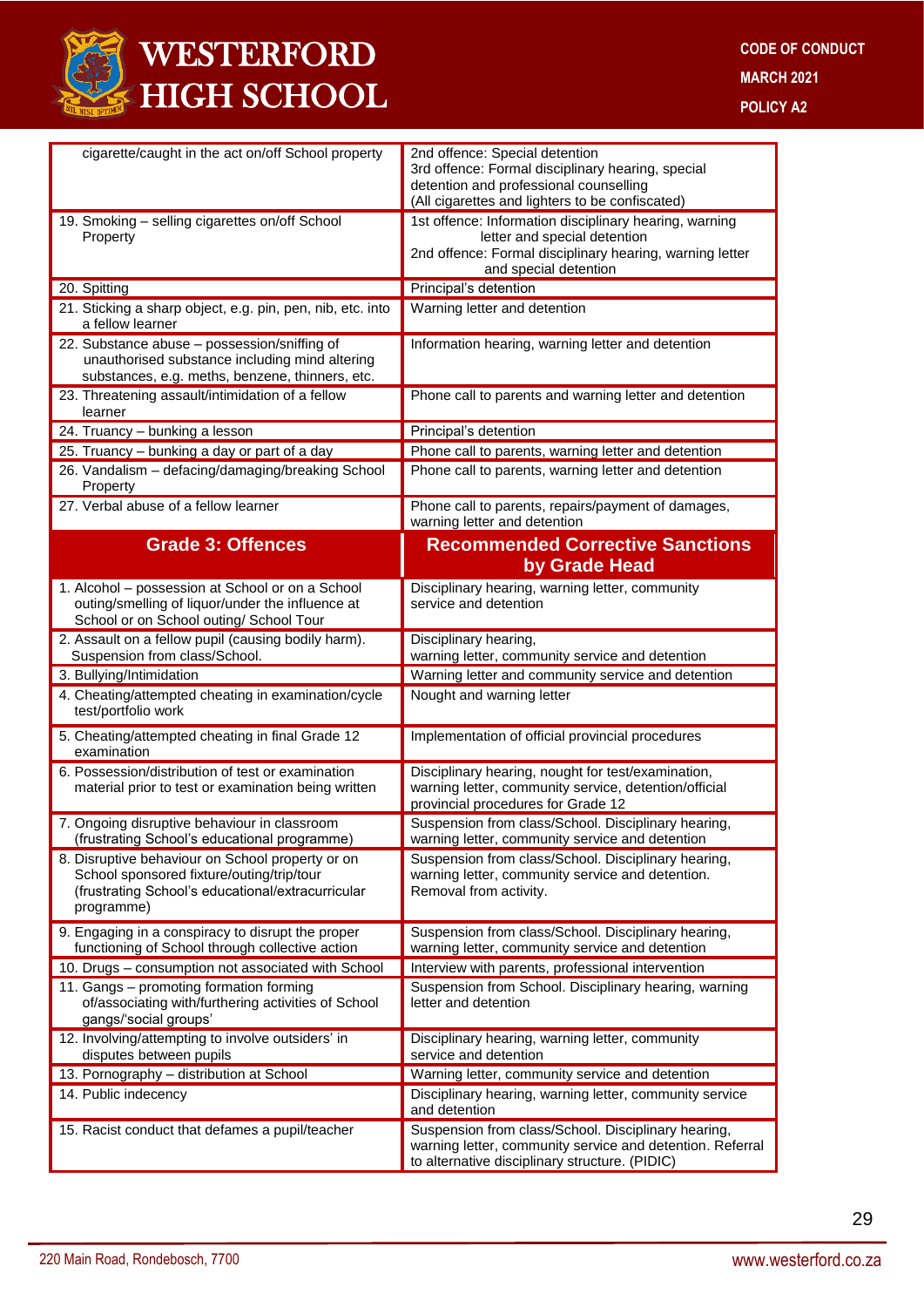

| 16. Improper suggestions of a sexual nature                                                          | Disciplinary hearing, warning letter, community service<br>and detention                                                                |
|------------------------------------------------------------------------------------------------------|-----------------------------------------------------------------------------------------------------------------------------------------|
| 17. Sexual harassment of teacher/pupil                                                               | Suspension from School. Disciplinary hearing, warning<br>letter, community service and detention                                        |
| 18. Threatening to assault/intimidating a teacher                                                    | Suspension from School. Disciplinary hearing, warning<br>letter, community service and detention                                        |
| 19. Verbal abuse of a teacher                                                                        | Suspension from School. Disciplinary hearing, warning<br>letter, community service and detention or expulsion                           |
| <b>Grade 4: Offences</b>                                                                             | <b>Recommended Corrective Sanctions by</b><br><b>Discipline Head</b>                                                                    |
| 1. Alcohol - drinking/drunk at School or on School or<br>on School outing or Tour.                   | Suspension from School. Disciplinary hearing, warning<br>letter, community service and detention/expulsion                              |
| 2. Alcohol - drinking in public                                                                      | Suspension from School. Disciplinary hearing, warning<br>letter, community service and detention/expulsion                              |
| 3. Assault on a pupil causing serious bodily harm                                                    | Suspension from School. Disciplinary hearing and<br>expulsion                                                                           |
| 4. Assault on a teacher                                                                              | Suspension from School. Disciplinary hearing and<br>expulsion                                                                           |
| 5. Bribery/attempted bribery of any person respect of<br>any assessment/examination material         | Disciplinary hearing, warning letter, community service<br>and detention/expulsion                                                      |
| 6 Dangerous weapon or object, e.g. knife -<br>possession at School                                   | Suspension from School. Disciplinary hearing,<br>appropriate punishment, e.g. community service,<br>detention/expulsion                 |
| 7. Dangerous weapon or object, e.g. firearm -<br>possession at School/on School outing               | Suspension from School. Disciplinary hearing,<br>appropriate punishment, e.g. expulsion                                                 |
| 8. Drugs/illegal substances - possession at<br>School/on School outing/ School Tour                  | Suspension from School. Disciplinary hearing, warning<br>letter, community service and detention                                        |
| 9. Drugs/illegal substances - consumption/under the<br>influence at School/on School property        | Suspension from School. Disciplinary hearing, warning<br>letter, community service, detention and professional<br>counselling           |
| 10. Drugs/illegal substances - dealing ('pushing') at<br>School/on School outing/ away from School   | Suspension from School. Disciplinary hearing and<br>expulsion                                                                           |
| 11. Forgery of any document or signature to the<br>potential/actual prejudice of the School          | Suspension from School. Disciplinary hearing, warning<br>letter, community service and detention/expulsion                              |
| 12. Fraud (financial)                                                                                | Suspension from School. Disciplinary hearing,<br>compensation, warning letter, community service and<br>detention/expulsion             |
| 13. Hostage-taking                                                                                   | Suspension from School. Disciplinary hearing and<br>expulsion                                                                           |
| 14. Satanic practices that damage property or cause<br>harm to people or any other living creatures. | Suspension from School. Disciplinary hearing, warning<br>letter, community service, detention and professional<br>counselling/expulsion |
| 15. Sexual assault/rape                                                                              | Suspension from School. Disciplinary hearing and<br>expulsion                                                                           |
| 16. Theft/dishonest conduct to the prejudice of<br>another person                                    | Disciplinary hearing, replacement of stolen articles,<br>warning letter, community service and<br>detention/expulsion                   |
| 17. Trading in assessment/examination material for<br>personal monetary gain                         | Disciplinary hearing, warning letter, community service,<br>detention/expulsion                                                         |
| 18. Vandalism - malicious damage to<br>School/teacher's property                                     | Disciplinary hearing, repair damage, warning letter,<br>community service and detention/expulsion                                       |
| <b>Grade 5: Offences</b>                                                                             | <b>Recommended Corrective Sanctions by</b><br><b>Executive</b>                                                                          |
| 1. Contravention of the rules outlined in the Policy on<br>Diversity and Inclusivity                 | Referral to the Permanent Independent Diversity and<br>Inclusivity Committee.                                                           |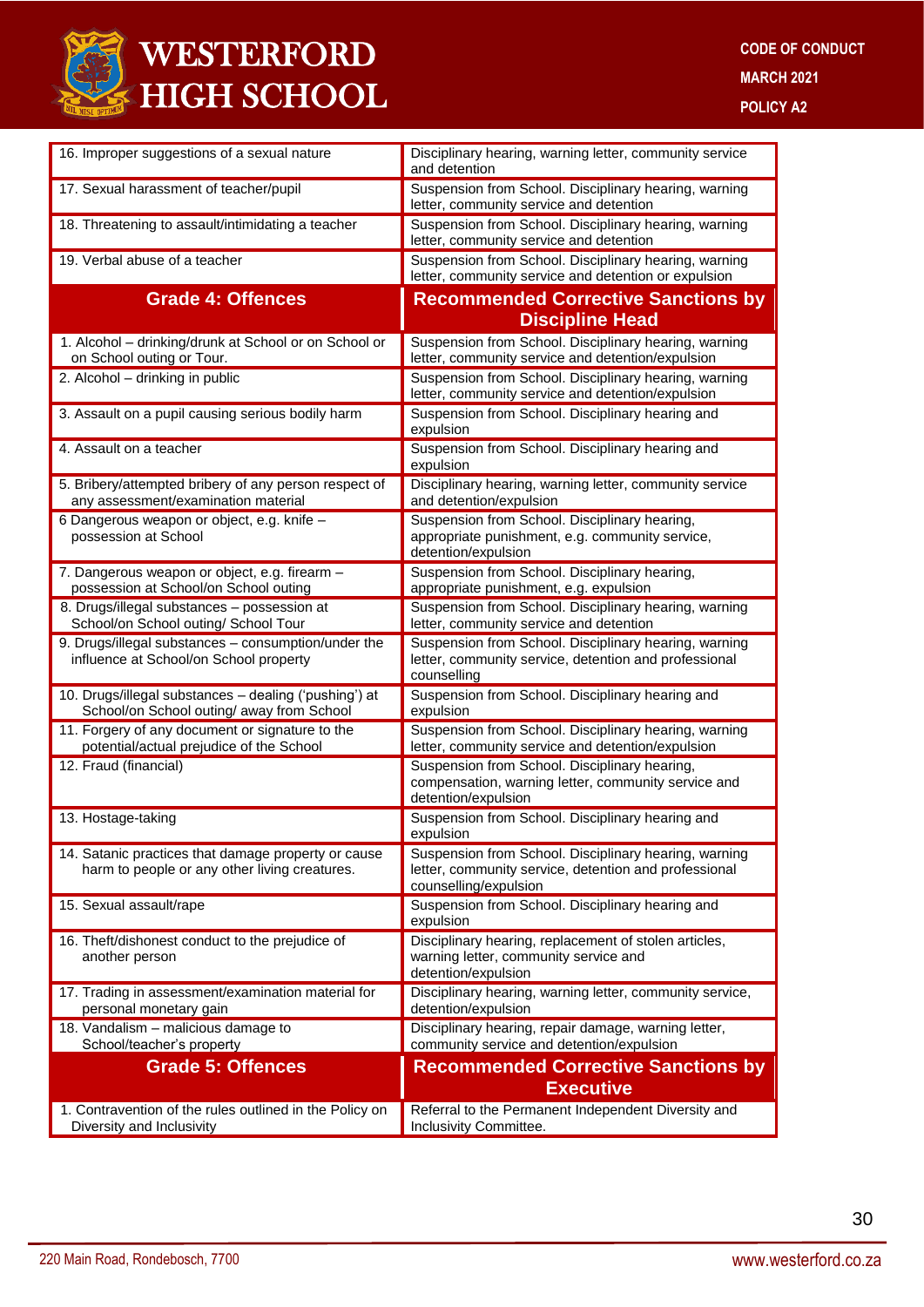

| <b>ANNEXURE C:</b>                                  | <b>WRITTEN WARNING</b>                                                                                                                                                        |  |
|-----------------------------------------------------|-------------------------------------------------------------------------------------------------------------------------------------------------------------------------------|--|
|                                                     |                                                                                                                                                                               |  |
| Pupil ID number:                                    |                                                                                                                                                                               |  |
| Nature of Offence:                                  |                                                                                                                                                                               |  |
|                                                     |                                                                                                                                                                               |  |
| The above pupil has breached the disciplinary code. |                                                                                                                                                                               |  |
| Date of offence:                                    |                                                                                                                                                                               |  |
| Grade of offence: ____________________              |                                                                                                                                                                               |  |
|                                                     | <u> 1989 - Johann Stoff, amerikansk politiker (* 1908)</u>                                                                                                                    |  |
| Pupil's statement:                                  |                                                                                                                                                                               |  |
|                                                     |                                                                                                                                                                               |  |
| Pupil<br>Witness                                    | <u> 1989 - Johann John Stone, markin film yn y brening yn y brening yn y brening yn y brening yn y brening yn y b</u>                                                         |  |
|                                                     |                                                                                                                                                                               |  |
|                                                     | . One (1) copy to pupil, original to be kept by GRADE HEAD.<br>• Pupil's signature does not signify admission of guilt, but that charges and action taken have been explained |  |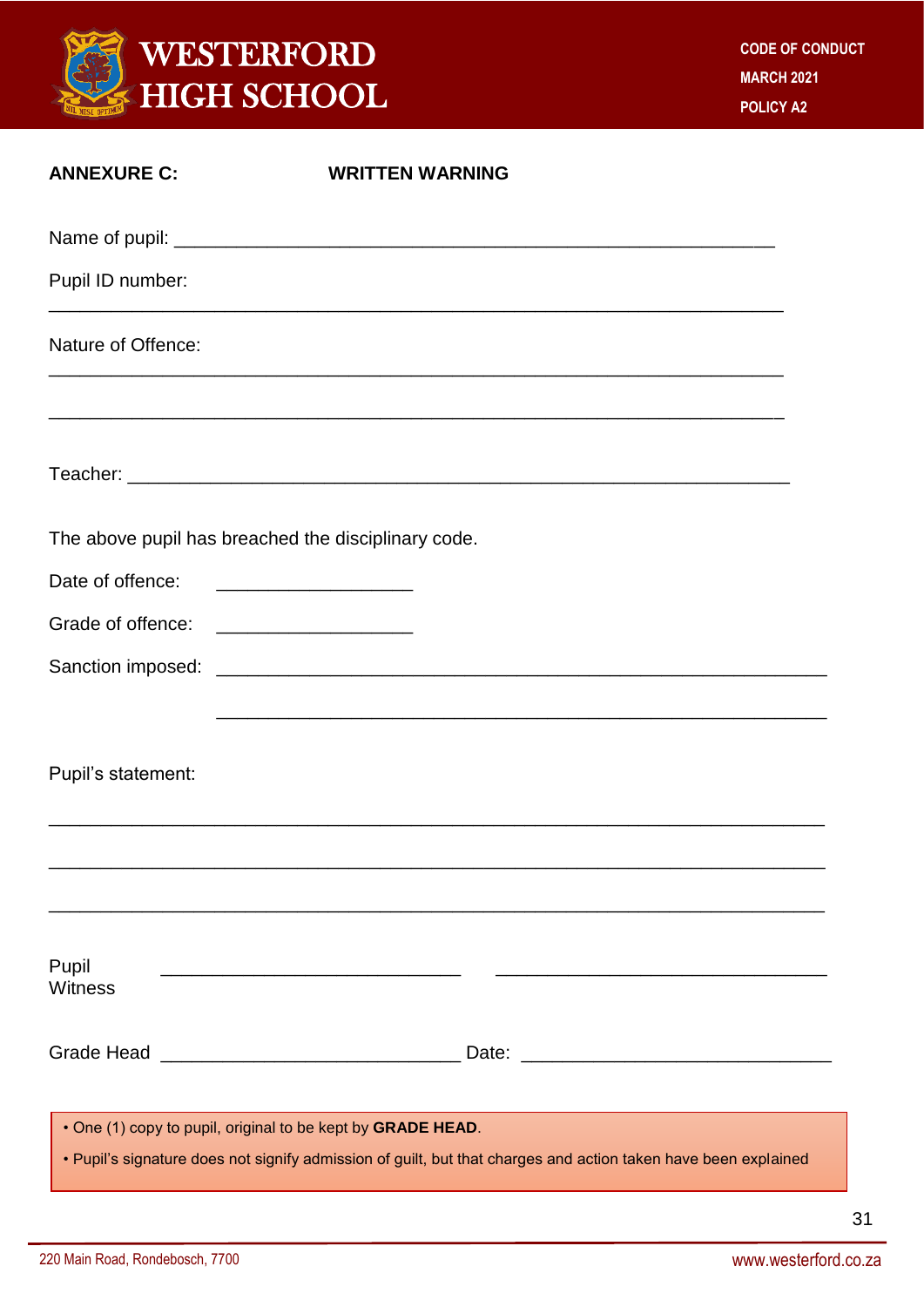

| <b>ANNEXURE D:</b>                        | <b>FINAL WRITTEN WARNING</b>                                                                                                                                                    |
|-------------------------------------------|---------------------------------------------------------------------------------------------------------------------------------------------------------------------------------|
|                                           |                                                                                                                                                                                 |
| Pupil ID number:                          |                                                                                                                                                                                 |
| Nature of Offence:                        |                                                                                                                                                                                 |
|                                           |                                                                                                                                                                                 |
| Date of previous warnings:                | <u> 1980 - Andrea Aonaichte ann an t-</u> ann an Comhair ann an Comhair ann an Comhair ann an Comhair ann an Comhair                                                            |
| will lead to a disciplinary hearing.      | Please take note that this is a final warning. If the disciplinary code is breached again, in any way, it                                                                       |
| Date of offence:                          | <u> 1980 - Jan Barbara, mandalar para masjid a</u>                                                                                                                              |
| Grade of offence: _______________________ |                                                                                                                                                                                 |
|                                           |                                                                                                                                                                                 |
| Pupil's statement:                        |                                                                                                                                                                                 |
|                                           |                                                                                                                                                                                 |
| Pupil<br><b>Witness</b>                   | <u> 1989 - Johann Stein, marwolaethau a bhann an t-Amhain an t-Amhain an t-Amhain an t-Amhain an t-Amhain an t-A</u>                                                            |
|                                           |                                                                                                                                                                                 |
|                                           | . One (1) copy to learner, original to be kept by GRADE HEAD.<br>• Pupil's signature does not signify admission of guilt, but that charges and action taken have been explained |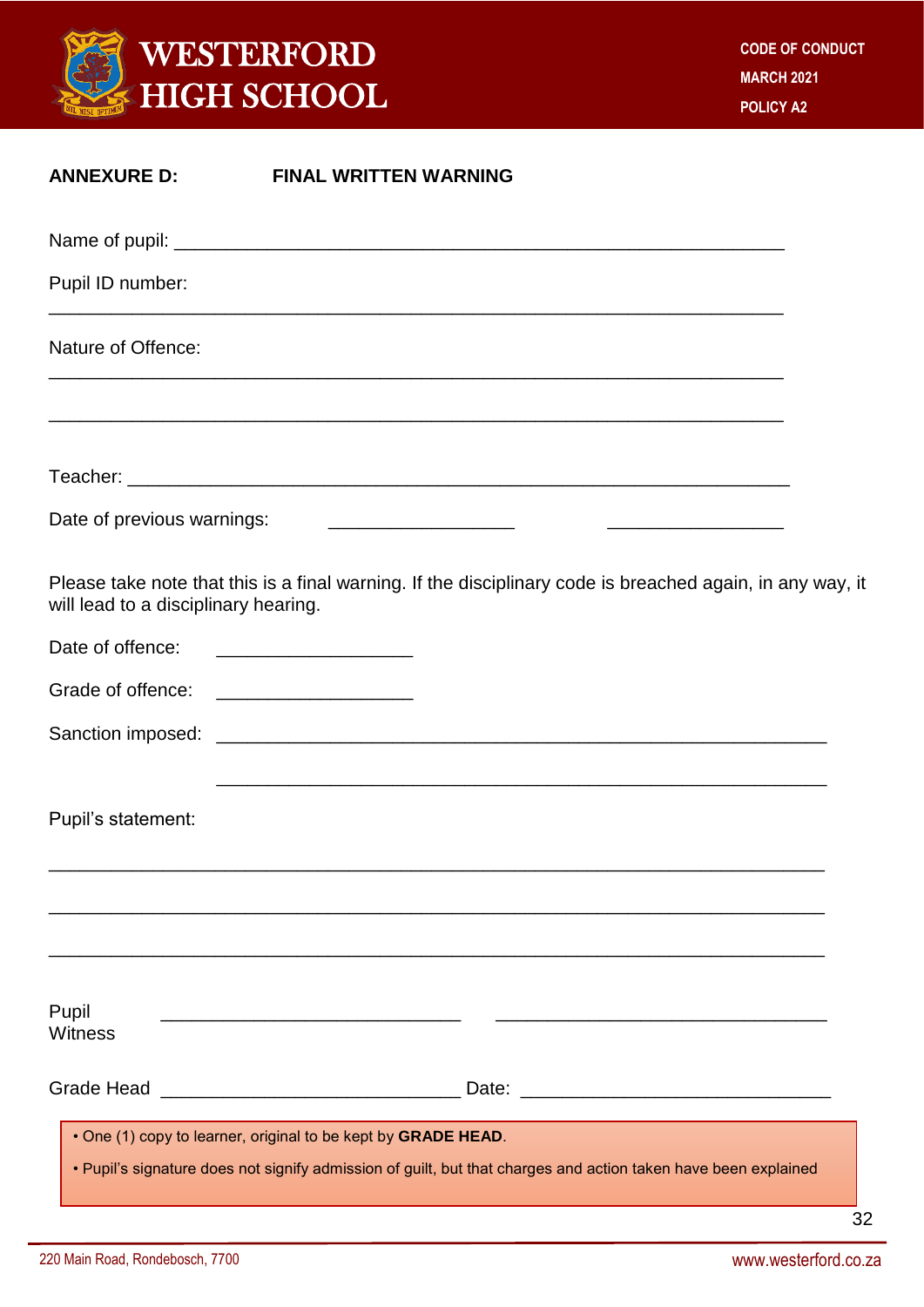

| <b>ANNEXURE E:</b>                     | <b>NOTICE OF DISCIPLINARY HEARING</b>                                                                                                                                                                                                                                                   |
|----------------------------------------|-----------------------------------------------------------------------------------------------------------------------------------------------------------------------------------------------------------------------------------------------------------------------------------------|
|                                        |                                                                                                                                                                                                                                                                                         |
| Pupil ID number:                       |                                                                                                                                                                                                                                                                                         |
|                                        |                                                                                                                                                                                                                                                                                         |
|                                        | A formal disciplinary hearing will be held and you are obliged to be present:                                                                                                                                                                                                           |
| Date of hearing:                       | <u> 2000 - Jan James James James James James James James James James James James James James James James James Ja</u>                                                                                                                                                                   |
|                                        |                                                                                                                                                                                                                                                                                         |
| Time of hearing:                       |                                                                                                                                                                                                                                                                                         |
| Date served:                           | <u> 1989 - Johann John Harry, mars and de format and design and design and design and design and design and design </u>                                                                                                                                                                 |
| The charge against you is as follows:  |                                                                                                                                                                                                                                                                                         |
| Date of offence:<br>Nature of offence: | ,我们也不能在这里的时候,我们也不能在这里的时候,我们也不能在这里的时候,我们也不能会不能在这里的时候,我们也不能会不能会不能会不能会不能会不能会不能会不能会不                                                                                                                                                                                                        |
|                                        |                                                                                                                                                                                                                                                                                         |
| <b>Suspension from class</b>           | You are further advised that you have been suspended from class from:                                                                                                                                                                                                                   |
| Time:                                  | Time:<br>Date:<br>Date:<br>until:                                                                                                                                                                                                                                                       |
|                                        | During your period of suspension, you will not be permitted on the School premises unless written<br>permission has been given to you by a senior member of management, or for attending this hearing.<br>Note: Pupil receives one (1) copy and the signed copy must be kept and filed. |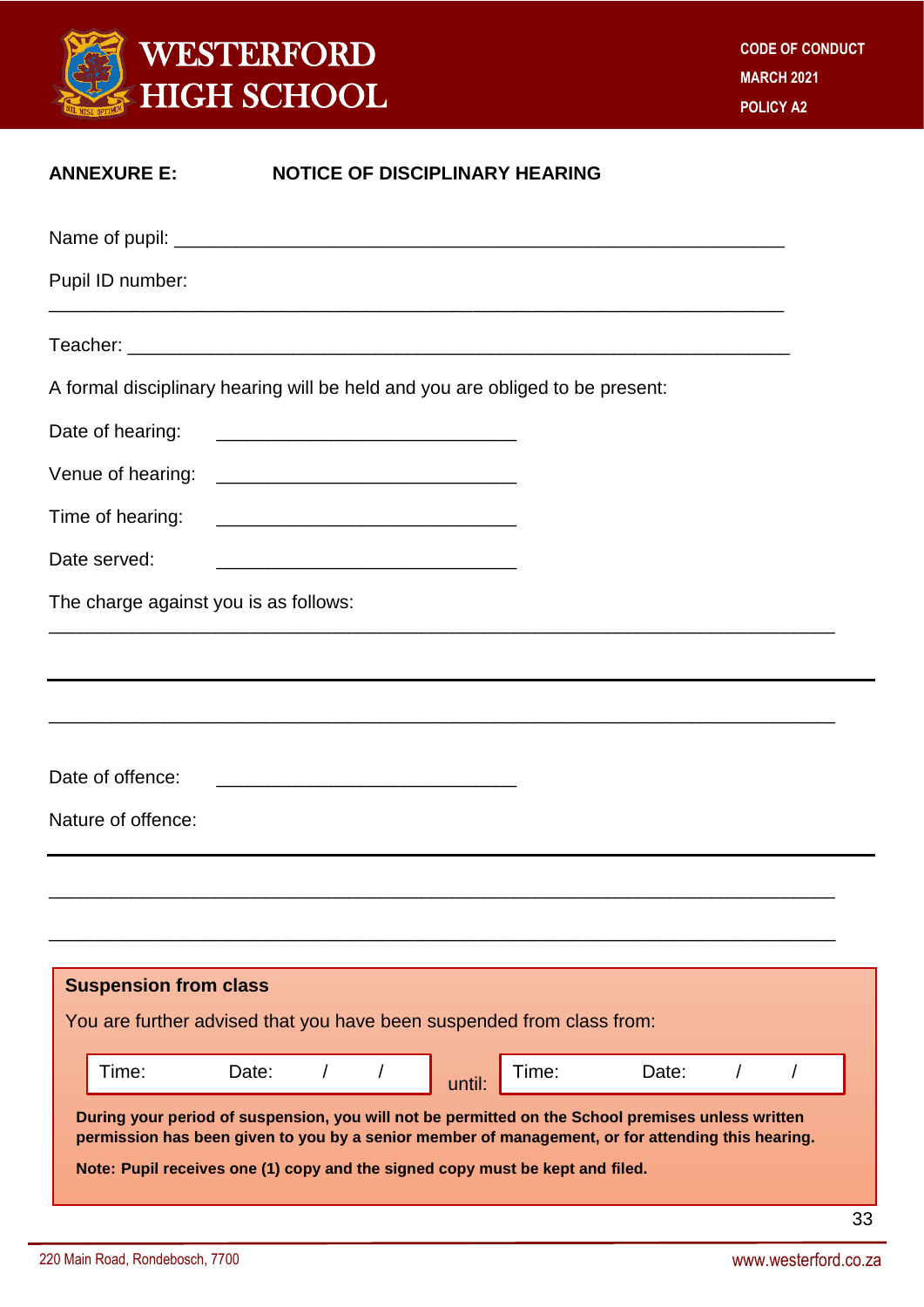

#### **Rights of Pupil facing Disciplinary Action**

Pupil's rights (to be read by Server)

- The right to a formal hearing.
- The right to be present at the hearing.
- The right to be given time to prepare your case.
- The right to be given advance notice of the charges.
- The right to be represented at the hearing by an internal representative.
- The right to be assisted at the hearing by parents/guardian if under age.
- The right to ask questions on any evidence produced, or on statements of witnesses.
- The right to call witnesses to testify on your behalf.
- The right to an interpreter (to be requested in writing by yourself, the pupil, 24 hours prior to the hearing).
- The right to appeal within five (5) School days against any penalty by the Disciplinary Committee.
- If you do not attend, the hearing will be conducted in your absence.

I certify that the above rights have been read and explained to the pupil.

\_\_\_\_\_\_\_\_\_\_\_\_\_\_\_\_\_\_\_\_\_\_\_\_\_\_ \_\_\_\_\_\_\_\_\_\_\_\_\_\_\_\_\_\_\_\_\_\_\_\_\_\_\_

\_\_\_\_\_\_\_\_\_\_\_\_\_\_\_\_\_\_\_\_\_\_\_\_\_\_ \_\_\_\_\_\_\_\_\_\_\_\_\_\_\_\_\_\_\_\_\_\_\_\_\_\_\_

Server **Designation** 

Pupil **Pupil Accord Pupil Accord Pupil Accord Pupil Accord Pupil Accord Pupil Accord Pupil Accord Pupil Accord Pu** 

Date

 $\frac{1}{\sqrt{2}}$  ,  $\frac{1}{\sqrt{2}}$  ,  $\frac{1}{\sqrt{2}}$  ,  $\frac{1}{\sqrt{2}}$  ,  $\frac{1}{\sqrt{2}}$  ,  $\frac{1}{\sqrt{2}}$  ,  $\frac{1}{\sqrt{2}}$  ,  $\frac{1}{\sqrt{2}}$  ,  $\frac{1}{\sqrt{2}}$  ,  $\frac{1}{\sqrt{2}}$  ,  $\frac{1}{\sqrt{2}}$  ,  $\frac{1}{\sqrt{2}}$  ,  $\frac{1}{\sqrt{2}}$  ,  $\frac{1}{\sqrt{2}}$  ,  $\frac{1}{\sqrt{2}}$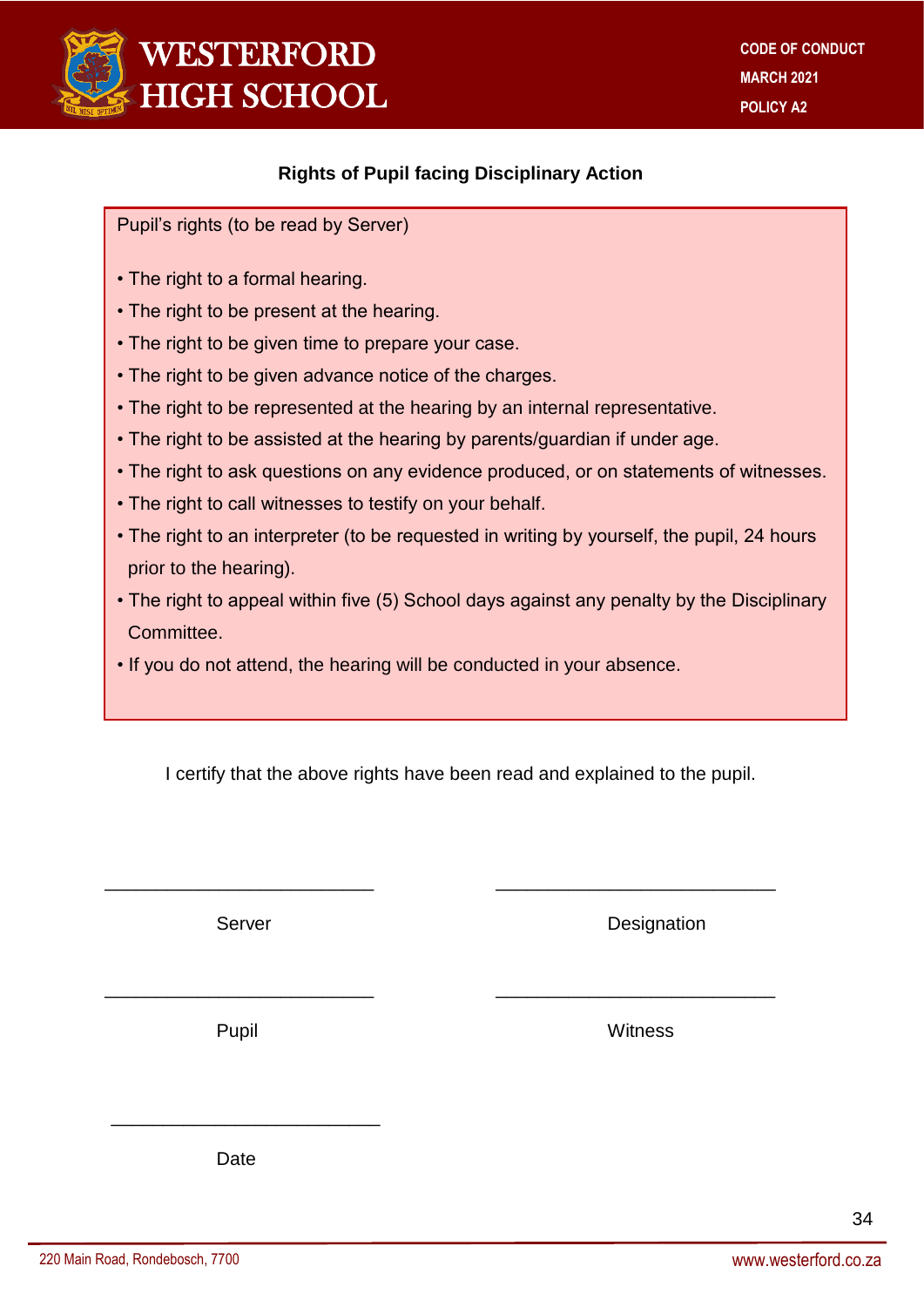

#### **ANNEXURE F: RECORD OF DISCIPLINARY HEARING**

| <b>PRESENT</b>  |                                                     |  |  |  |  |
|-----------------|-----------------------------------------------------|--|--|--|--|
| <b>CAPACITY</b> | <b>DESIGNATION</b><br><b>SECTION</b><br><b>NAME</b> |  |  |  |  |
|                 |                                                     |  |  |  |  |
|                 |                                                     |  |  |  |  |
|                 |                                                     |  |  |  |  |
|                 |                                                     |  |  |  |  |
|                 |                                                     |  |  |  |  |

| Complainant:                               | Pupil:                     |
|--------------------------------------------|----------------------------|
|                                            |                            |
| Witnesses for complainant: (If applicable) | <b>Witnesses for Pupil</b> |
|                                            |                            |
| 2.                                         |                            |
| 3.                                         |                            |

Nature of alleged breach or misconduct (charge, date, place and brief description of the incident/s) Nature of offence:

\_\_\_\_\_\_\_\_\_\_\_\_\_\_\_\_\_\_\_\_\_\_\_\_\_\_\_\_\_\_\_\_\_\_\_\_\_\_\_\_\_\_\_\_\_\_\_\_\_\_\_\_\_\_\_\_\_\_\_\_\_\_\_\_\_\_\_\_\_\_\_\_\_\_\_\_\_\_\_ \_\_\_\_\_\_\_\_\_\_\_\_\_\_\_\_\_\_\_\_\_\_\_\_\_\_\_\_\_\_\_\_\_\_\_\_\_\_\_\_\_\_\_\_\_\_\_\_\_\_\_\_\_\_\_\_\_\_\_\_\_\_\_\_\_\_\_\_\_\_\_\_\_\_\_\_\_\_\_ \_\_\_\_\_\_\_\_\_\_\_\_\_\_\_\_\_\_\_\_\_\_\_\_\_\_\_\_\_\_\_\_\_\_\_\_\_\_\_\_\_\_\_\_\_\_\_\_\_\_\_\_\_\_\_\_\_\_\_\_\_\_\_\_\_\_\_\_\_\_\_\_\_\_\_\_\_\_\_

\_\_\_\_\_\_\_\_\_\_\_\_\_\_\_\_\_\_\_\_\_\_\_\_\_\_ \_\_\_\_\_\_\_\_\_\_\_\_\_\_\_\_\_\_\_\_\_\_\_\_\_\_\_

\_\_\_\_\_\_\_\_\_\_\_\_\_\_\_\_\_\_\_\_\_\_\_\_\_\_ \_\_\_\_\_\_\_\_\_\_\_\_\_\_\_\_\_\_\_\_\_\_\_\_\_\_\_

Plea: The learner admits/denies the charges (the appropriate plea to be underlined).

\_\_\_\_\_\_\_\_\_\_\_\_\_\_\_\_\_\_\_\_\_\_\_\_\_\_\_\_\_\_\_\_\_\_\_\_\_\_\_\_\_\_\_\_\_\_\_\_\_\_\_\_\_\_\_\_\_\_\_\_\_\_\_\_\_\_\_

Server **Designation** 

Pupil **Pupil** Witness

\_\_\_\_\_\_\_\_\_\_\_\_\_\_\_\_\_\_\_\_\_\_\_\_\_\_\_ Date